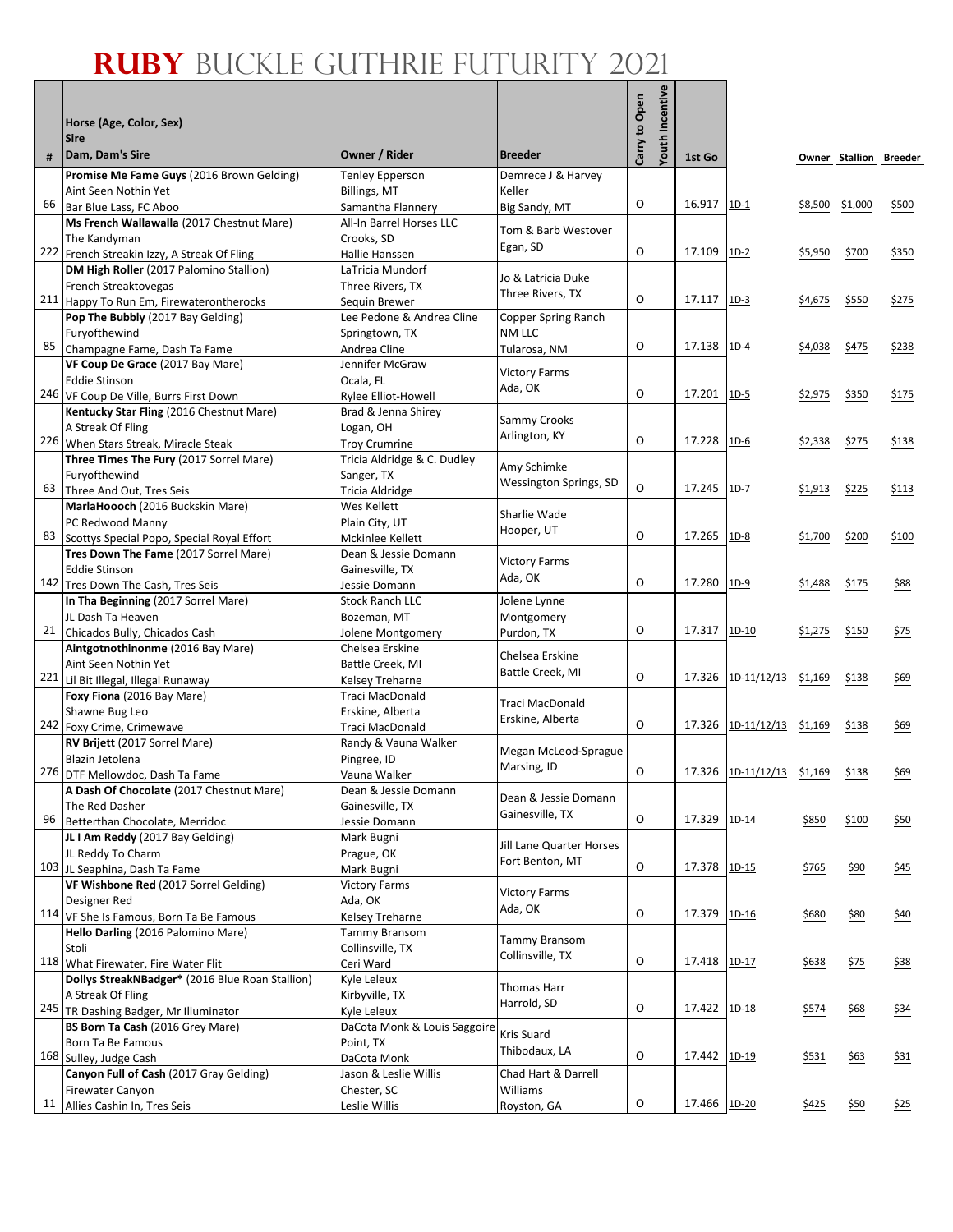|    | Horse (Age, Color, Sex)<br><b>Sire</b>                                               |                                         |                                 | Carry to Open | outh Incentive |        |
|----|--------------------------------------------------------------------------------------|-----------------------------------------|---------------------------------|---------------|----------------|--------|
| #  | Dam, Dam's Sire                                                                      | Owner / Rider                           | <b>Breeder</b>                  |               |                | 1st Go |
|    | Rock On Guys (2017 Sorrel Gelding)                                                   | Garrett & Brittany Tonozzi              | <b>Brittany Pozzi Tonozzi</b>   |               |                |        |
| 89 | A Guy With Proof                                                                     | Lampasas, TX                            | Lampasas, TX                    | O             |                | 17.481 |
|    | Vital Rock, Firewaterontherocks                                                      | <b>Brittany Tonozzi</b>                 |                                 |               |                |        |
|    | VF Bull Stinson (2017 Chestnut Gelding)<br><b>Eddie Stinson</b>                      | Cody Bauserman<br>Sallisaw, OK          | <b>Victory Farms</b>            |               |                |        |
|    | 182 Natural Lady Bullion, Bully Bullion                                              | Cody Bauserman                          | Ada, OK                         | O             |                | 17.496 |
|    | Blazin Wind (2017 Bay Gelding)                                                       | Kortney Kizer                           |                                 |               |                |        |
|    | Blazin Jetolena                                                                      | Pep, NM                                 | James & Natalie Rice            |               |                |        |
|    | 147 World Wind, Playgun                                                              | Kortney Kizer                           | Crowley, TX                     | O             |                | 17.506 |
|    | PM Shy Streakin Edna (2017 Sorrel Mare)                                              | Adrian Bolin                            | Paula M Russell                 |               |                |        |
|    | <b>Eddie Stinson</b>                                                                 | Sallisaw, OK                            | Howe, OK                        |               |                |        |
|    | 213 Bashful Bombshell, Letta Hank Do It                                              | Adrian Bolin                            |                                 |               |                | 17.506 |
|    | Intitled (2017 Sorrel Mare)<br>No Pressure On Me                                     | Tankersley & Cameron<br>Floresville, TX | John David Tice                 |               |                |        |
|    | 290 Jezzabell, Famous Bugs                                                           | James Barnes                            | Crossett, AR                    | O             |                | 17.518 |
|    | Return Of The Mac (2017 Gray Gelding)                                                | FC Ranch                                |                                 |               |                |        |
|    | A Smooth Guy                                                                         | Alex. OK                                | FC Ranch                        |               |                |        |
|    | 167 Mackilts, Dash Ta Fame                                                           | Danyelle Campbell                       | Alex, OK                        | O             |                | 17.519 |
|    | Wins Famous Lady (2017 Chestnut Mare)                                                | Dan & Barbara Hardisty                  | Dan & Barbara Hardisty          |               |                |        |
|    | Ur One Famous Rebel                                                                  | Stephenville, TX                        | Stephenville, TX                |               |                |        |
|    | 267 Win Comes Easy, Holland Ease                                                     | Josh Seeger                             |                                 | O             |                | 17.524 |
|    | Rivonsfruitytutifigg (2017 Brown Gelding)                                            | Kissmyfairytale Inc                     | Kissmyfairytale Inc             |               |                |        |
|    | Streakin Boon Dox<br>268 Rivons Toggle Annie, Rare Bar                               | Azle, TX<br>Sierra Shields              | Azle, TX                        | O             |                | 17.526 |
|    | VF NFL Draft (2016 Chestnut Gelding)                                                 | Fulton & Trina Murray                   |                                 |               |                |        |
|    | <b>Eddie Stinson</b>                                                                 | Fort Worth, TX                          | <b>Victory Farms</b>            |               |                |        |
| 57 | Curiocity Corners, Silver Lucky Buck                                                 | Mark Bugni                              | Ada, OK                         | O             |                | 17.527 |
|    | HR My Fame Is Epic (2016 Sorrel Gelding)                                             | <b>BAJ Living Trust</b>                 |                                 |               |                |        |
|    | Epic Leader                                                                          | Scottsdale, AZ                          | Elizabeth S Hays<br>Arcadia, LA |               |                |        |
|    | 131 Go Wilma Dash, Dash Ta Fame                                                      | <b>Buffy Walchli</b>                    |                                 | O             |                | 17.536 |
|    | Peachy And Juicy (2016 Palomino Mare)                                                | Quad Boenker                            | Heath Boucher                   |               |                |        |
| 43 | Blazin Jetolena                                                                      | Weatherford, TX                         | Galion, OH                      | O             |                | 17.544 |
|    | SX Frenchmans Peach, Frenchmans Guy<br>M R Smashed N Vegas (2017 Bay Roan Stallion)  | Andrea Cline<br>M R Performance Horses  |                                 |               |                |        |
|    | French Streaktovegas                                                                 | Bellville, TX                           | Jayme Robison                   |               |                |        |
|    | 101 Jamaka Smash, Big Smash                                                          | Jodee Miller                            | Magnolia, TX                    | O             |                | 17.555 |
|    | Bullazin For Perks (2017 Black Stallion)                                             | <b>Derrick Darling</b>                  |                                 |               |                |        |
|    | Blazin Jetolena                                                                      | Lamont, OK                              | Derrick Darling                 |               |                |        |
| 12 | Dash To Honor, Bully Bullion                                                         | Pete Oen                                | Lamont, OK                      | O             |                | 17.570 |
|    | <b>Escalating (2017 Bay Mare)</b>                                                    | Jodie Neudorf                           | Jose Antonio Flores             |               |                |        |
|    | <b>Tres Seis</b>                                                                     | Grand Prairie, AB                       | Pasadena, CA                    | O             |                | 17.594 |
|    | 240 Kickin Escalation, Check Him Out<br>MCM Mulberrys Fling (2017 Bay Roan Stallion) | Taylor Hildreth<br>Dunn Ranch           |                                 |               |                |        |
|    | A Streak Of Fling                                                                    | Wynnewood, OK                           | Matt & Bendi Dunn               |               |                |        |
|    | 157 Mulberry Canyon Moon, Marthas Six Moons                                          | Jolene Montgomery                       | Bismark, MO                     | O             |                | 17.596 |
|    | VF Wheely Cool (2017 Sorrel Gelding)                                                 | <b>Victory Farms</b>                    |                                 |               |                |        |
|    | <b>Eddie Stinson</b>                                                                 | Ada, OK                                 | <b>Victory Farms</b><br>Ada, OK |               |                |        |
| 80 | Wheely Quick, The Harder They Fall                                                   | Kelsey Treharne                         |                                 | O             |                | 17.598 |
|    | Uno No Fury (2017 Bay Gelding)                                                       | Jason & Leslie Willis                   | Copper Spring Ranch             |               |                |        |
| 58 | Furyofthewind                                                                        | Chester, SC                             | NM LLC                          | O             |                | 17.601 |
|    | Dashing Uno, Dashin Is Easy<br>A Streak Ta The Moon (2016 Bay Roan Mare)             | Leslie Willis                           | Tularosa, NM                    |               |                |        |
|    | A Streak Of Fling                                                                    | Dr Steve Hurlbert<br>Weatherford, TX    | Dr Steve Hurlbert               |               |                |        |
|    | 243 Dash Ta Suz, Dash Ta Fame                                                        | Cheyenne Wimberley                      | Weatherford, TX                 | O             |                | 17.606 |
|    | Docs Epic Save (2016 Gray Mare)                                                      | Carlee Otero                            |                                 |               |                |        |
|    | Epic Leader                                                                          | Millsap, TX                             | Megan/Bill/Susie Lewis          |               |                |        |
|    | 173 Eazy Fame, Dash Ta Fame                                                          | Carlee Otero                            | Filer, ID                       | O             |                | 17.610 |
|    | Special For Tres PZ (2017 Bay Mare)                                                  | Joao Ferraz Leao                        | <b>Blessed River LTD</b>        |               |                |        |
|    | <b>Tres Seis</b>                                                                     | Weatherford, TX                         | Frisco, TX                      |               |                |        |
| 98 | Special Copauino, Strawfly Special                                                   | Joao Leo                                |                                 | O             |                | 17.618 |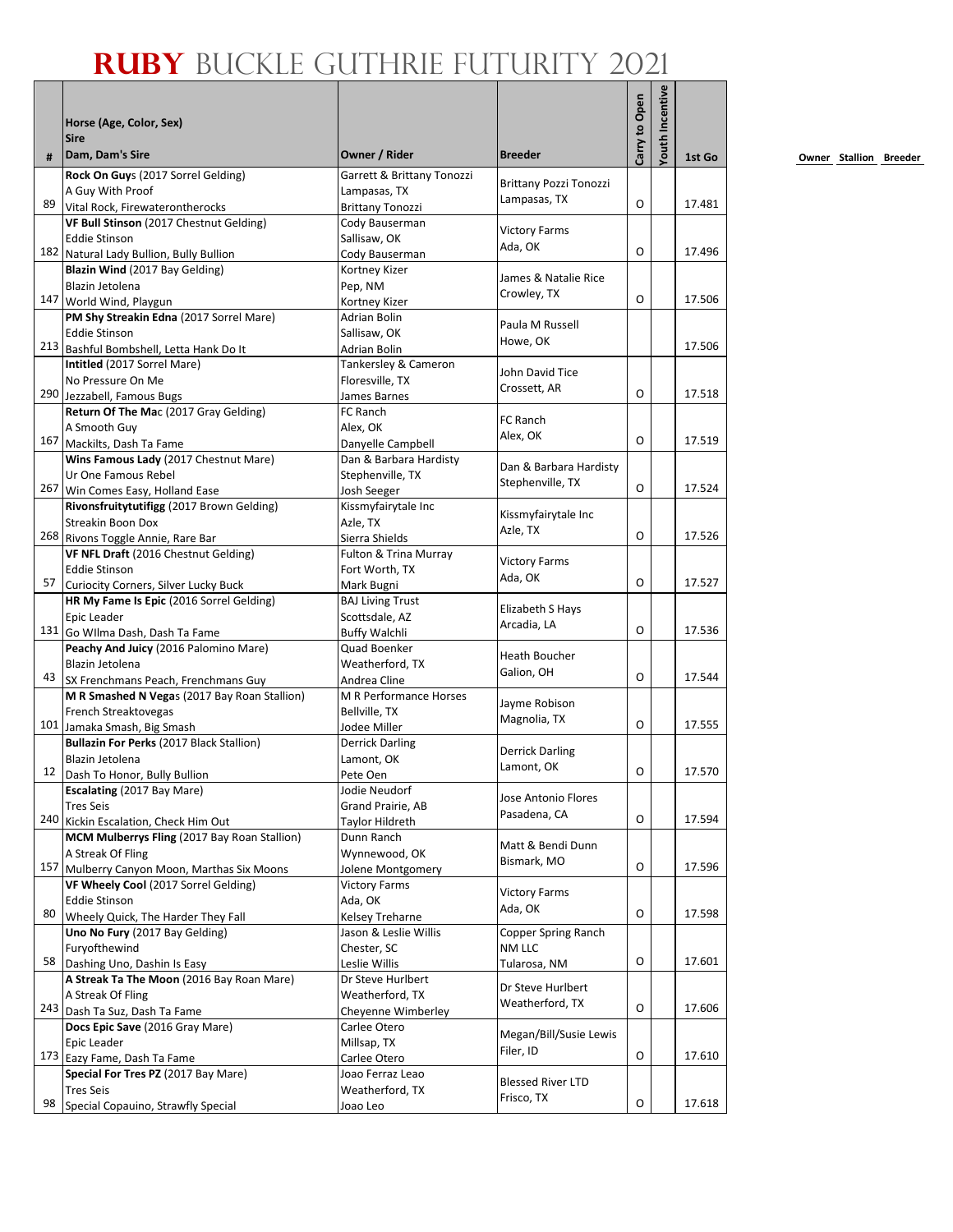|     | Horse (Age, Color, Sex)<br><b>Sire</b>                                                                             |                                                               |                                              | to Open | Youth Incentive |               |        |                |                        |             |
|-----|--------------------------------------------------------------------------------------------------------------------|---------------------------------------------------------------|----------------------------------------------|---------|-----------------|---------------|--------|----------------|------------------------|-------------|
| #   | Dam, Dam's Sire                                                                                                    | Owner / Rider                                                 | <b>Breeder</b>                               | Carry   |                 | 1st Go        |        |                | Owner Stallion Breeder |             |
|     | Coronados Barbie (2017 Chestnut Mare)<br>Coronado Cartel<br>214 French Bar Belle, Frenchmans Guy                   | Rodney Serpa<br>Corpus Christi, TX                            | Leslie Bailey<br>Pauls Valley, OK            | O       |                 | 17.619        |        |                |                        |             |
|     | MTS Smoke N Design (2017 Black Stallion)<br>Slick By Design<br>181 Katys Smoke N Sita, Smoke N Sparks              | Amanda Lovorn<br>Matthew C & Kelly McCauley<br>Holton, KS     | Flying H<br>Drumright, OK                    | O       |                 | 17.627        |        |                |                        |             |
|     | Cadillac N (2016 Sorrel Gelding)<br>Blazin Jetolena                                                                | Ceri Ward<br>Kortney Kizer<br>Pep, NM                         | <b>Busby Quarterhorse LLC</b><br>Millsap, TX |         |                 |               |        |                |                        |             |
|     | 193 Cadillacs N Karats, Whose Dat Bunny<br>Streakin Bullets (2016 Gray Gelding)<br>A Dash Ta Streak                | Kortney Kizer<br>Ashley Day<br>Volborg, MT                    | Ashley Day                                   | O       |                 | 17.627        |        |                |                        |             |
|     | 128 Queen of Bullets, Frenchmans Bullet<br>VF Lil Bit Stinson (2017 Sorrel Mare)<br><b>Eddie Stinson</b>           | Ashley Day<br>Chani Graves                                    | Volborg, MT<br><b>Victory Farms</b>          | O       |                 | 17.653        |        |                |                        |             |
|     | 129 Little Bit Princess, Super Sence Amillion<br>A Southdakota Smooth (2017 Buckskin Gelding)                      | Sulphur Springs, TX<br>Chani Graves<br>Julie Wetering         | Ada, OK<br>Julie Wetering                    | O       |                 | 17.659        |        |                |                        |             |
| 107 | A Smooth Guy<br>Our Blue Velvet, Perks Alive<br>BullyzDashOfDynamite (2016 Gray Gelding)                           | Parker, SD<br>Samantha Flannery<br>Kylie Kaylor               | Parker, SD<br>Rebecca Shaginaw-              | O       |                 | 17.665        |        |                |                        |             |
|     | Dashin Dynamo<br>74 Rear Drive, Bully Bullion                                                                      | Crowheart, WY<br>Kylie Kaylor                                 | <b>Brewster</b><br>Fort Cobb, OK             | O       |                 | 17.667        | $2D-1$ | <u>\$3,825</u> | \$450                  | \$225       |
|     | Breezy By Design (2016 Bay Mare)<br>Slick By Design<br>148 One Mans Summer, Exclusive Man                          | Tinkerbell Delight LLC<br>Fort Collins, CO<br>Miranda Holcomb | Lorrie Fllingham<br>Mitchell, NE             | O       |                 | 17.670 2D-2   |        | \$2,550        | \$300                  | \$150       |
|     | <b>Famous George Speed (2016 Sorrel Gelding)</b><br><b>UR One Famous Rebel</b><br>252 Shuanas Speed, Winning Speed | Jim Bean<br>Fort Hancock, TX<br>Jana Bean                     | Jim Bean<br>Fort Hancock, TX                 | $\circ$ |                 | 17.676        | $2D-3$ | \$1,658        | \$195                  | \$98        |
|     | Monsterr* (2017 Buckskin Stallion)<br><b>Tres Seis</b><br>278 Rosas Cantina CC, Corona Cartel                      | Danielle Stubstad<br>Ocala, FL<br>Jenna Dominick              | Alan Woodbury<br>Dickinson, ND               | O       |                 | 17.693        | $2D-4$ | \$1,275        | \$150                  | \$75        |
|     | Winners World (2016 Brown Mare)<br><b>Winners Version</b>                                                          | Ellen Mitchell<br>Midland, TX                                 | Ellen Mitchell<br>Midland, TX                |         |                 |               |        |                |                        |             |
|     | 102 Streakin Task, Uno Streakin<br>Miss Edy Stinson (2017 Bay Mare)<br><b>Eddie Stinson</b>                        | Kortney Kizer<br><b>Brad Lieblong</b><br>Jonesboro, AR        | Michael T Samples<br>Abilene, KS             |         |                 | 17.701        | $2D-5$ | <u>\$893</u>   | \$105                  | <u>\$53</u> |
| 93  | <b>Enticingly Fast, Scrutinizer</b><br>A Whiskey Fling (2016 Red Roan Mare)<br>A Streak Of Fling                   | Dustin Angelle<br>Jan Iberlin<br>Buffalo, WY                  | Lisa O'Rourke Fulton                         | O       |                 | 17.706        | $2D-6$ | \$765          | \$90                   | \$45        |
|     | 120 Easy April Whiskey, Paddys Irish Whiskey<br>Cfour Epicallie (2016 Sorrel Mare)<br>Epic Leader                  | Jan Iberlin<br>Doug & Shannon Moody<br>Vernal, UT             | Valentine, NE<br>Kelly & Ivy L Conrado       | O       |                 | 17.708 2D-7/8 |        | \$638          | \$75                   | \$38        |
|     | 156 Little Fancy Granny, Del Puerto Bill<br>Lenas Smooth BF Tad (2016 Buckskin Mare)                               | Kelly Conrado<br>Deloris Adamson                              | Box Elder, SD<br>Deloris Adamson             | O       |                 | 17.708 2D-7/8 |        | <u>\$638</u>   | <u>\$75</u>            | \$38        |
| 15  | A Smooth Guy<br>Lenas Laststreaker, A Streak Of Fling<br>Jesse Famous Fling (2016 Sorrel Mare)                     | Cody, NE<br>Samantha Flannery<br>Bill & Cheryl Kennedy        | Cody, NE<br>Bill & Cheryl Kennedy            | 0       |                 | 17.721 2D-9   |        | \$383          | \$45                   | \$23        |
|     | A Streak Of Fling<br>119 Jesse Famous Girl, Jesse James Jr<br>Pyromaniak (2017 Gray Gelding)                       | Bennett, CO<br>Andre Coelho<br>Nickelbar Ranch LLC            | Bennett, CO                                  | 0       |                 | 17.727 2D-10  |        | <u>\$255</u>   | \$30                   | \$15        |
|     | Shawne Bug Leo<br>136 Start The Fire, Desirio                                                                      | San Angelo, TX<br>Dustin Angelle                              | Nickelbar Ranch LLC<br>San Angelo, TX        | O       |                 | 17.735        |        |                |                        |             |
|     | Eye Of The Storm (2017 Sorrel Mare)<br>Furyofthewind<br>292 Raspberry Jewel, Streakin Jewel                        | James Moran<br>Shepherd, TX<br>Kasey Moran                    | Michael Carlton<br>Livingston, LA            | O       |                 | 17.739        |        |                |                        |             |
| 45  | VF Silver Design (2017 Gray Mare)<br>Designer Red<br>First To Perk, Dash For Perks                                 | <b>Victory Farms</b><br>Ada, OK<br>Kelsey Treharne            | <b>Victory Farms</b><br>Ada, OK              | O       |                 | 17.743        |        |                |                        |             |
|     | Miss Goodbye King (2016 Chestnut Mare)<br>The Goodbye Lane                                                         | Chelsea Jepperson<br>Genola, UT                               | Joe & Sherry Barney<br>Genola, UT            | O       |                 | 17.750        |        |                |                        |             |
| 277 | Vintage Annie King, Vintage Continental                                                                            | Chelsea Jepperson                                             |                                              |         |                 |               |        |                |                        |             |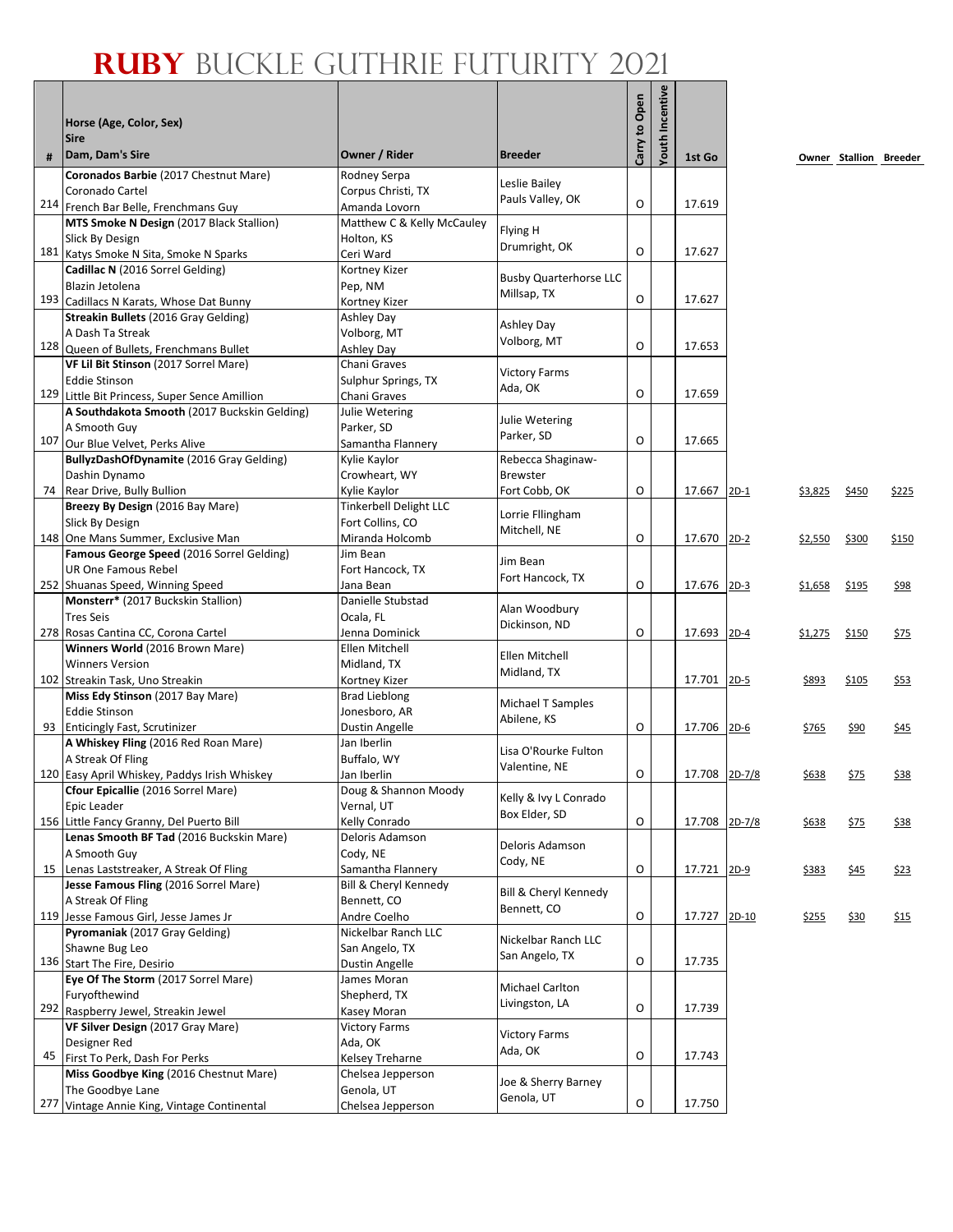|     |                                                                                      |                                  |                             |               | outh Incentive |        |
|-----|--------------------------------------------------------------------------------------|----------------------------------|-----------------------------|---------------|----------------|--------|
|     | Horse (Age, Color, Sex)                                                              |                                  |                             |               |                |        |
| #   | <b>Sire</b><br>Dam, Dam's Sire                                                       | Owner / Rider                    | <b>Breeder</b>              | Carry to Open |                | 1st Go |
|     | Tex Walka (2017 Bay Gelding)                                                         | <b>Lyndee Stairs</b>             | Doug Brown & Tim            |               |                |        |
|     | Slick By Design                                                                      | Hanford, CA                      | Parker                      |               |                |        |
|     | 41 Rene To Run, Rene Dan Jet                                                         | Lyndee Stairs                    | Paso Robles, CA             | O             |                | 17.761 |
|     | SV Dudewheresmysocks (2017 Sorrel Gelding)                                           | Tesha Fredericks                 | Phillip or Kathy Russell    |               |                |        |
|     | <b>BHR Frenchies Socks</b>                                                           | Weatherford, TX                  | Emory, TX                   |               |                |        |
|     | 282 VF Special Design, Designer Red                                                  | Molli Montgomery                 |                             | O             |                | 17.762 |
|     | Cheep Thrills (2016 Red Dunn Mare)                                                   | Lazy Ear Performance Horses      | Lazy Ear Performance        |               |                |        |
|     | A Streak Of Fling                                                                    | Clearwater, MN                   | <b>Horses</b>               | O             |                | 17.764 |
|     | 27 Shes Playin For Chex, Cowboy Medley<br>KVS Firewaternheaven (2017 Sorrel Gelding) | Erin Bayer<br>Kurt Vonn Stone    | Clearwater, MN              |               |                |        |
|     | JL Dash Ta Heaven                                                                    | Lebanon, TN                      | Kurt Vonn Stone             |               |                |        |
|     | 209 Jessie Firewater, Fire Water Flit                                                | Sierra Waldrep                   | Lebanon, TN                 | O             |                | 17.766 |
|     | Greatunderpressure (2016 Sorrel Gelding)                                             | Ryann Pedone                     |                             |               |                |        |
|     | No Pressure On Me                                                                    | Sunset, TX                       | Ryann Pedone                |               |                |        |
| 55  | Kiss Kiss This, Chain Of Events                                                      | Jodee Miller                     | Sunset, TX                  | O             |                | 17.768 |
|     | Slick Olena Design (2016 Sorrel Gelding)                                             | Kevin & Patricia Charleston      |                             |               |                |        |
|     | Slick By Design                                                                      | Reeds, MO                        | <b>Trina Taggart</b>        |               |                |        |
|     | 113 Shes Olena, Doc O Peppers                                                        | Emma Charleston                  | Santa Fe, TX                | O             |                | 17.781 |
|     | Vamanos (2017 Gray Gelding)                                                          | <b>Tim Menzel</b>                |                             |               |                |        |
|     | Freighttrain B                                                                       | Sun Prarie, WI                   | Bobby D Cox                 |               |                |        |
|     | 159 Shesas First Ratify, First Down Dash                                             | Carina Morris                    | Fort Worth, TX              | O             |                | 17.787 |
|     | EPH Streak Of Dust (2016 Bay Gelding)                                                | Jake & Jessie Altman             | Echeta Performance          |               |                |        |
|     | French Streaktovegas                                                                 | Olathe, CO                       | Horses LLC                  |               |                |        |
|     | 271 Dusty Lil Effort, Lil McGinn                                                     | Jessie Altman                    | Gillette, WY                | O             |                | 17.791 |
|     | Jawanadance N Vegas (2016 Bay Roan Mare)                                             | Shyann Lucas                     | Jim & Kathy Lucas           |               |                |        |
|     | French Streaktovegas                                                                 | Morristown, AZ                   | Jackson, WY                 | O             |                | 17.814 |
|     | 141 Jawanadance, Cashin Man                                                          | Shyann Lucas                     |                             |               |                |        |
|     | VF Mistys Liaison (2017 Gray Mare)                                                   | <b>Marcus McCrary</b>            | <b>Victory Farms</b>        |               |                |        |
| 257 | Sixes Liason<br>BN Misty Moon, Steppin For The Moon                                  | Fort Worth, TX<br>Chris Martin   | Ada, OK                     | O             |                | 17.821 |
|     | Jess Seis So (2017 Chestnut Mare)                                                    | Lee & Hallie Hanssen             |                             |               |                |        |
|     | French Streakin Jess                                                                 | Hermosa, SD                      | Thomas Ford Jacobs          |               |                |        |
| 50  | Tres Movidas, Tres Seis                                                              | Hallie Hanssen                   | Pritchett, CO               | O             |                | 17.822 |
|     | VF Born Ta Be Wild (2016 Sorrel Gelding)                                             | Brian & Jodi Edwards             |                             |               |                |        |
|     | <b>Born Ta Be Famous</b>                                                             | Jackson, WY                      | <b>Victory Farms</b>        |               |                |        |
| 70  | VF Candy Money, On The Money Red                                                     | Jodi Edwards                     | Ada, OK                     | O             |                | 17.829 |
|     | Money Beea Blazin (2016 Sorrel Mare)                                                 | Karl Yurko DVM                   | Karl Yurko DVM              |               |                |        |
|     | Blazin Jetolena                                                                      | Wheeling, WV                     | Wheeling, WV                |               |                |        |
|     | 200 Beea Stash Of Money, The Money Doctor                                            | Ryann Pedone                     |                             | O             |                | 17.830 |
|     | HR Heavens Haze (2017 Bay Stallion)                                                  | Kendall Pearse                   | Thomas M O'Neal             |               |                |        |
|     | JL Dash Ta Heaven                                                                    | Valley View, TX                  | Choudrant, LA               |               |                |        |
|     | 264 French Bouquet, Frenchmans Guy                                                   | Jessica Morris                   |                             | O             |                | 17.830 |
|     | Tres French Kiss (2017 Buckskin Mare)                                                | <b>Shelly Shields</b>            | <b>Winning Quarters LLC</b> |               |                |        |
|     | <b>Tres Fortunes</b>                                                                 | Burneyville, OK                  | Cochrane, Alberta           | O             |                | 17.842 |
|     | 206 JHB Gold Jet, Frenchmans Gold Guy<br>One Slick Darlin (2016 Black Mare)          | Shelly Shields<br>Larry Reynolds |                             |               |                |        |
|     | Slick By Design                                                                      | Collinsville, TX                 | Bashaw & Fischer            |               |                |        |
| 76  | Yes Darlin, Okey Dokey Dale                                                          | <b>Rvan Revnolds</b>             | Ledbetter, TX               | O             |                | 17.846 |
|     | RR Lead Me On (2017 Gray Mare)                                                       | Robin Weaver                     |                             |               |                |        |
|     | Epic Leader                                                                          | Mahaffey, PA                     | Robin Weaver                |               |                |        |
|     | 186 KN Fabs Mist Of Fame, Frenchmans Fabulous                                        | Kassie Mowry                     | Mahaffey, PA                | O             |                | 17.848 |
|     | Pressure Ta Streak (2016 Sorrel Gelding)                                             | Sierra Melby                     | Shannon Renee               |               |                |        |
|     | No Pressure On Me                                                                    | Wilson, OK                       | Akerstrom                   |               |                |        |
|     | 166 Streakin First Fame, A Streak Of Fling                                           | Sierra Melby                     | Potter Valley, CA           | O             |                | 17.856 |
|     | Datil Daisy (2017 Sorrel Mare)                                                       | Pete Oen                         | Dick Wellborn               |               |                |        |
|     | A Streak Of Fling                                                                    | Ardmore, OK                      | Datil, NM                   |               |                |        |
|     | 201 DW Road Ta Fame, Smashing N Dashing                                              | Pete Oen                         |                             | O             |                | 17.863 |
|     | Hez Jettin Ta Fame (2016 Bay Gelding)                                                | Jordon Briggs                    | Jimi Lou Woodard            |               |                |        |
|     | Blazin Jetolena                                                                      | Chilton, TX                      | Decatur, TX                 | O             |                |        |
|     | 143 Ta Wonder, Dash Ta Fame                                                          | Jordan Briggs                    |                             |               |                | 17.864 |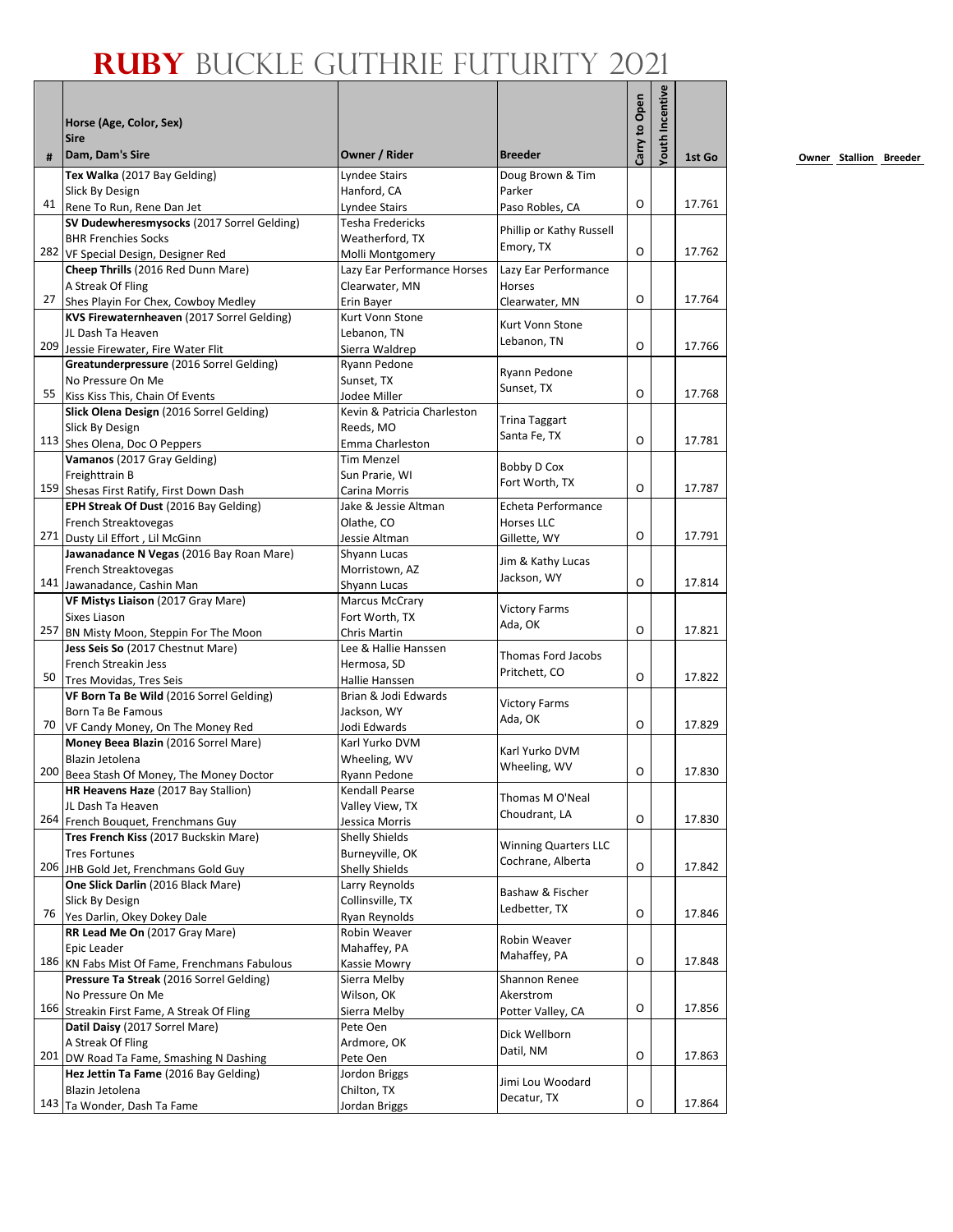|     | Horse (Age, Color, Sex)<br><b>Sire</b>                              |                                      |                                    | Carry to Open | outh Incentive |        |
|-----|---------------------------------------------------------------------|--------------------------------------|------------------------------------|---------------|----------------|--------|
| #   | Dam, Dam's Sire                                                     | Owner / Rider                        | <b>Breeder</b>                     |               |                | 1st Go |
|     | Aflingwithfreckles (2016 Sorrel Stallion)                           | Sierra Melby                         | Suzanne                            |               |                |        |
|     | A Streak Of Fling                                                   | Wilson, OK                           | Hill/Southwestern Farms            |               |                |        |
| 16  | Justa Redhotfreckles, Just A Freckles                               | Sierra Melby                         | Kirbyville, TX                     | O             |                | 17.874 |
|     | Ethan Edwards (2017 Sorrel Gelding)                                 | Roy Gene Evans                       | Roy Gene Evans                     |               |                |        |
|     | Rockin W<br>260 Seven Wives, Playin Stylish                         | Dallas, TX<br>Morgan Anderson        | Dallas, TX                         | O             |                | 17.877 |
|     | Slick A Lena (2016 Bay Mare)                                        | Nathan & Kylie Bowles                |                                    |               |                |        |
|     | Slick By Design                                                     | Gainesville, TX                      | Nathan & Kylie Bowles              |               |                |        |
| 78  | Short Okie Lena, Okies Kickoff Return                               | Kylie Bowles                         | Gainesville, TX                    | O             |                | 17.884 |
|     | Reelected (2017 Gray Mare)                                          | Soft G, LLC                          |                                    |               |                |        |
|     | Epic Leader                                                         | Guthrie, OK                          | Danyelle Campbell                  |               |                |        |
|     | 254 Repete Fame, Dash Ta Fame                                       | Danyelle Campbell                    | Millsap, TX                        | O             |                | 17.895 |
|     | Famous French Dame (2016 Palomino Mare)                             | Robyn Herring                        | Robyn Herring                      |               |                |        |
|     | Frenchmans Guy                                                      | Huntington, TX                       | Huntington, TX                     |               |                |        |
| 3   | Demanding Fame, Dash Ta Fame                                        | <b>Dustin Angelle</b>                |                                    |               |                | 17.900 |
|     | Cowboyz Gunsmoke (2017 Buckskin Gelding)                            | Eylsia Huber                         | <b>Bill &amp; Debbie Myers</b>     |               |                |        |
|     | Cowboys Cartel                                                      | Glendive, MT                         | Saint Onge, SD                     |               |                |        |
|     | 229 Shez The One Guys, Frenchmans Guy                               | Tasha Welsh                          |                                    | O             |                | 17.900 |
|     | Ifiwasuidwannabeme 2 (2017 Buckskin Mare)                           | Lynn McKenzie                        | Lisa M Miladinovich                |               |                |        |
| 5   | Aint Seen Nothin Yet                                                | Lindale, TX                          | Broken Bow, NE                     |               |                | 17.909 |
|     | Bully Kate, Bully Bullion<br>Fames Dashtovegas (2017 Chestnut Mare) | Jennifer Burgess<br>Kylie Brueggeman |                                    |               |                |        |
|     | French Streaktovegas                                                | Sikeston, MO                         | <b>Steve Minnick</b>               |               |                |        |
|     | 164 Stylus Intent, Stylus                                           | Kylie Brueggeman                     | Mexico, MO                         | O             |                | 17.909 |
|     | Designer Rocks (2017 Sorrel Gelding)                                | Sierra Melby                         |                                    |               |                |        |
|     | Slick By Design                                                     | Wilson, OK                           | A E Woodward                       |               |                |        |
|     | 115 Research Rocks, Research                                        | Sierra Melby                         | Coshocton, OH                      | O             |                | 17.911 |
|     | Coats Smooth Honor (2016 Sorrel Gelding)                            | Larry Coats                          |                                    |               |                |        |
|     | A Smooth Guy                                                        | San Angelo, TX                       | Larry Coats<br>San Angelo, TX      |               |                |        |
| 117 | Fire N Honor, Alive N Firen                                         | Kay Blandford                        |                                    | O             |                | 17.911 |
|     | VF Last Shot of Red (2017 Sorrel Mare)                              | James Commander                      | <b>Victory Farms</b>               |               |                |        |
|     | <b>Eddie Stinson</b>                                                | Tahleguah, OK                        | Ada, OK                            |               |                |        |
|     | 130 VF A Shot of Red, Designer Red                                  | James Commander                      |                                    |               |                | 17.913 |
|     | Extra Epic (2017 Gray Gelding)<br>Epic Leader                       | Jessica Lewis                        | Kassie Mowry                       |               |                |        |
| 8   | A Lil Bit of Heaven, JL Dash Ta Heaven                              | Dublin, TX<br>Kassie Mowry           | Dublin, TX                         | O             |                | 17.922 |
|     | Heza Swift Spyder (2016 Sorrel Gelding)                             | Brad or Karly Knight                 |                                    |               |                |        |
|     | The Goodbye Lane                                                    | Roosevelt, UT                        | Clay Peck                          |               |                |        |
| 250 | Coops Glory, BF Heza Hot Shot                                       | <b>Stacy Glause</b>                  | Lehi, UT                           | O             |                | 17.926 |
|     | Technicolourshotflash (2016 Sorrel Gelding)                         | Connie & Terry Ray                   |                                    |               |                |        |
|     | Technicolours                                                       | Heavener, OK                         | Connie & Terry Ray<br>Heavener, OK |               |                |        |
| 109 | <b>Bullys Top Bar, Bully Bullion</b>                                | Jodi Ray                             |                                    | O             |                | 17.941 |
|     | MJ Condo Cowboy (2016 Sorrel Gelding)                               | <b>Ashley Harvey</b>                 | Matthew & Jacqueline               |               |                |        |
|     | Carrizzo                                                            | Decatur, TX                          | Condo                              |               |                |        |
| 29  | Cisco Goldie, PC Cisco Frost                                        | <b>Wyatt Paul</b>                    | Aracadia, FL                       | O             |                | 17.944 |
|     | Smoothmove Ta Heaven (2016 Sorrel Mare)<br>JL Dash Ta Heaven        | Clay & Roxie Tew                     | Jud Little                         |               |                |        |
|     | 228 Smooth My Credit, Cash Not Credit                               | Lipan, TX<br>Jimmie Smith            | Ardmore, OK                        | O             |                | 17.948 |
|     | This Girl Can Dance (2016 Palomino Mare)                            | Jeff & Eva Marie Hepper              |                                    |               |                |        |
|     | Frenchmans Guy                                                      | Keene, ND                            | Jeff & Eva Marie Hepper            |               |                |        |
| 295 | This Perks Can Dance                                                | Abby Hepper                          | Keene, ND                          |               |                | 17.948 |
|     | No Coolin This Jet (2016 Sorrel Gelding)                            | Ivy Hurst                            |                                    |               |                |        |
|     | Blazin Jetolena                                                     | Springer, OK                         | <b>Busby Quarterhorse LLC</b>      |               |                |        |
|     | 210 Little Bit Superior, Dash Ta Fame                               | Danyelle Campbell                    | Millsap, TX                        | O             |                | 17.961 |
|     | A Fling Of Fame (2016 Blue Roan Mare)                               | Pete Oen                             | Darian Burt                        |               |                |        |
|     | A Streak Of Fling                                                   | Ardmore, OK                          | West Jordan, UT                    |               |                |        |
|     | 152 DTF Puddin Cake, Dash Ta Fame                                   | Pete Oen                             |                                    | O             |                | 17.970 |
|     | Streakin Lil Perks (2017 Brown Roan Mare)                           | Tricia Aldridge                      | Don & Tracy McManus                |               |                |        |
|     | Streakin Lil Wayne                                                  | Sanger, TX                           | Lone Grove, OK                     | O             |                |        |
|     | 110 R Cash Master, Perks Master                                     | Tricia Aldridge                      |                                    |               |                | 17.977 |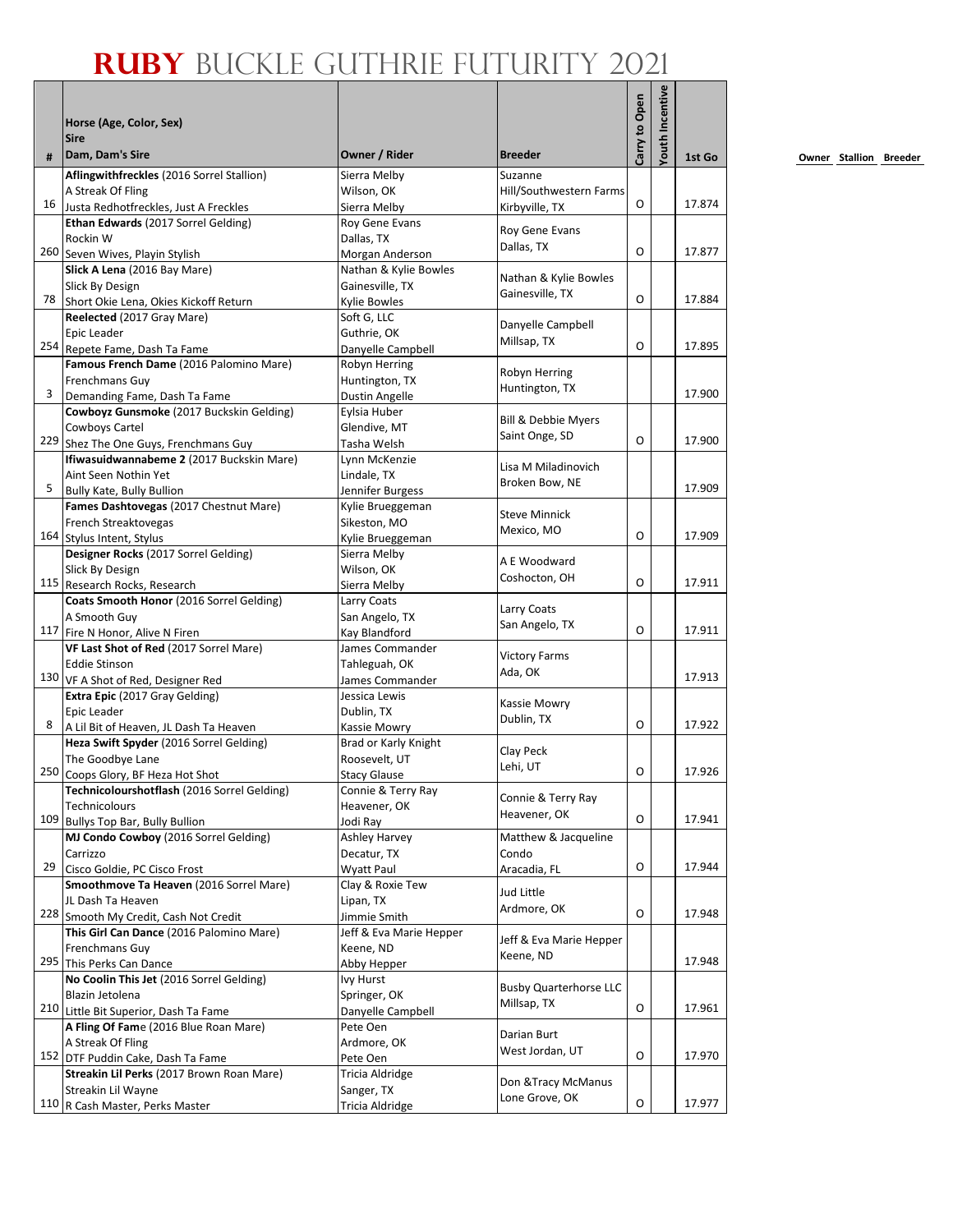|     |                                                                          |                                        |                                               |               | Youth Incentive |        |
|-----|--------------------------------------------------------------------------|----------------------------------------|-----------------------------------------------|---------------|-----------------|--------|
|     | Horse (Age, Color, Sex)                                                  |                                        |                                               |               |                 |        |
| #   | <b>Sire</b><br>Dam, Dam's Sire                                           | Owner / Rider                          | <b>Breeder</b>                                | Carry to Open |                 | 1st Go |
|     | Fiftyshadesofblonde (2017 Palomino Mare)                                 | Jay & Bobbie Rogers                    |                                               |               |                 |        |
|     | <b>Traffic Guy</b>                                                       | El Campo, TX                           | <b>Bobbie Rogers</b>                          |               |                 |        |
|     | 138 Party Pony, Tamu Nu Rey Jay                                          | Janet Staton                           | El Campo, TX                                  | O             |                 | 17.991 |
|     | Playin N Vegas (2017 Sorrel Mare)                                        | <b>Wrights Stables</b>                 | <b>Ronny Bumpus</b>                           |               |                 |        |
|     | French Streaktovegas                                                     | Bethel, NC                             | Lampasas, TX                                  |               |                 |        |
|     | 145 Peppy Playtari, Ninas Peppy Doc                                      | Jordan Harrell                         |                                               | O             |                 | 18.008 |
|     | Marthas Slick Moons (2016 Brown Stallion)                                | Jordyn Shetzline                       | Ronna Smelser                                 |               |                 |        |
| 87  | Slick By Design<br>Six Moons Fashion, Marthas Six Moons                  | Marland, OK                            | Prague, OK                                    | O             |                 | 18.009 |
|     | Guyz Girlz Have Fame (2016 Palomino Mare)                                | Lauren Strough<br><b>Wendy Platts</b>  |                                               |               |                 |        |
|     | Frenchmans Guy                                                           | Scottsdale, AZ                         | Sorlie Theresa Walter                         |               |                 |        |
|     | 230 Fames Licorice Kiss, Dash Ta Fame                                    | <b>Rylea Platts</b>                    | Billings, MT                                  | O             |                 | 18.009 |
|     | Getcha Some Pie (2017 Brown Mare)                                        | Tricia Aldridge                        | Copper Spring Ranch                           |               |                 |        |
|     | Furyofthewind                                                            | Sanger, TX                             | NM LLC                                        |               |                 |        |
| 17  | Pies Best Punkin, Pie In The Sky                                         | <b>Tricia Aldridge</b>                 | Tularosa, NM                                  | O             |                 | 18.010 |
|     | Six Frosted Freckles (2017 Bay Roan Mare)                                | Debbie Cummings                        |                                               |               |                 |        |
|     | French Streaktovegas                                                     | Plantersville, TX                      | <b>Reginald E Morris</b><br>Plantersville, TX |               |                 |        |
| 7   | Tuff Turnin Freckle, A Freckle Legacy                                    | Jodee Miller                           |                                               | O             |                 | 18.013 |
|     | First Ladys Fling (2017 Sorrel Mare)                                     | Laura Kennedy                          | <b>Busby Quarterhorse LLC</b>                 |               |                 |        |
|     | A Streak Of Fling                                                        | Quitman, AR                            | Millsap, TX                                   |               |                 |        |
|     | 162 GL Famous First Lady, Dash Ta Fame                                   | Laura Kennedy                          |                                               | O             |                 | 18.016 |
|     | Ruby Rubacuori (2017 Red Roan Mare)                                      | Jody & Tracy Henderson                 | Jody & Tracy Henderson                        |               |                 |        |
|     | A Dash Ta Streak                                                         | Alvarado, TX                           | Alvarado, TX                                  | O             |                 | 18.019 |
|     | 248 War Lena Kitty, War Lena Bars<br>MR Streakininmythird (2017 Gelding) | Ryann Pedone<br>M R Performance Horses |                                               |               |                 |        |
|     | French Streaktovegas                                                     | Bellville, TX                          | Jayme Robinson                                |               |                 |        |
|     | 293 Texas Tee Bird, Iron Bird                                            | Jacee Miller                           |                                               | O             |                 | 18.020 |
|     | Streakintothe Fiesta (2017 Sorrel Gelding)                               | Jennifer McGraw                        |                                               |               |                 |        |
|     | Fiestas Gotta Gun                                                        | Ocala, FL                              | Jennifer McGraw                               |               |                 |        |
| 197 | Steakin Fantasie, Okey Dokey Fantasy                                     | Rylee Elliot-Howell                    | Ocala, FL                                     | O             |                 | 18.021 |
|     | Im Furious 123 (2017 Bay Mare)                                           | Taylor & Rylee Shields                 | Copper Spring Ranch                           |               |                 |        |
|     | Furyofthewind                                                            | Cochrane, Alberta                      | NM LLC                                        |               |                 |        |
|     | 62 Very Dashin 123, Dash Thru Traffic                                    | <b>Rylee Shields</b>                   | Tularosa, NM                                  | O             |                 | 18.028 |
|     | Buckstreakin Naked (2016 Buckskin Gelding)                               | Hank & Stephanie Williams              | Leslie Bailey                                 |               |                 |        |
|     | A Streak Of Fling                                                        | Norwood, CO                            | Pauls Valley, OK                              |               |                 |        |
| 75  | French Bar Belle, Frenchmans Guy                                         | Harlie Zehnder                         |                                               | O             |                 | 18.037 |
|     | VF Louis Vuitton (2017 Sorrel Gelding)                                   | <b>Scamper Cole</b>                    | <b>Victory Farms</b>                          |               |                 |        |
|     | <b>Eddie Stinson</b><br>244 Corona Couture, Corona Cartel                | Granbury, TX                           | Ada, OK                                       | O             |                 | 18.037 |
|     | French Streakn Jessi (2016 Blue Roan Mare)                               | James Barnes<br>Levi & Cabrina Vickers |                                               |               |                 |        |
|     | French Streakin Jess                                                     | Flagstaff, AZ                          | Hallie Hanssen                                |               |                 |        |
|     | 249 Hot Shakes, Royal Shake Em                                           | Cabrina Vickers                        | Hermosa, SD                                   | O             |                 | 18.045 |
|     | Pipers Design (2016 Bay Gelding)                                         | Radley or Ashley Day                   |                                               |               |                 |        |
|     | Slick By Design                                                          | Volborg, MT                            | Radley or Ashley Day                          |               |                 |        |
| 84  | Bucks For Bullet, Frenchmans Bullet                                      | Ashley Day                             | Volborg, MT                                   | O             |                 | 18.050 |
|     | Blazin Hot Chick (2016 Sorrel Mare)                                      | Garett & Jenna Dana                    | Steven & Lori Janssen                         |               |                 |        |
|     | Blazin Jetolena                                                          | Nipomo, CA                             | Austin, MN                                    |               |                 |        |
|     | 275 Hot Playboy Chick, Hot Dasher                                        | Lindsey McLeod                         |                                               | O             |                 | 18.056 |
|     | Doubledownonthisguy (2016 Palomino Gelding)                              | Roger & Margaret Jones                 | Margaret Jones                                |               |                 |        |
|     | Frenchmans Guy                                                           | Farson, WY                             | Farson, WY                                    | O             |                 |        |
| 30  | Kwynns Dash, Dash Ta Fame<br>The Maze Runner (2017 Sorrel Gelding)       | Margaret Jones                         |                                               |               |                 | 18.072 |
|     | Be A Magnolia Runner                                                     | Josefina Barbero<br>Eugene, OR         | <b>Brittany Pozzi Tonozzi</b>                 |               |                 |        |
| 47  | Kisskiss Bangbang, Dash Ta Fame                                          | <b>Brittany Tonozzi</b>                | Lampasas, TX                                  | O             |                 | 18.086 |
|     | Boons French Angel (2017 Brown Mare)                                     | Chad & Jen Hawkins                     |                                               |               |                 |        |
|     | Streakin Boon Dox                                                        | Lamar, CO                              | Joe & Carla Spitz                             |               |                 |        |
|     | 127 Lil French Angel, PC Frenchmans Hayday                               | Ashley Schafer                         | Lamar, CO                                     | O             |                 | 18.090 |
|     | Dashing Nonstop (2016 Sorrel Mare)                                       | Setting Sun Ranch                      |                                               |               |                 |        |
|     | Dashin Dynamo                                                            | Nephi, UT                              | Amanda Hardee                                 |               |                 |        |
| 177 | Firen Nonstop, Firem Jet                                                 | Hailey Humphrey                        | Pollok, TX                                    | O             |                 | 18.095 |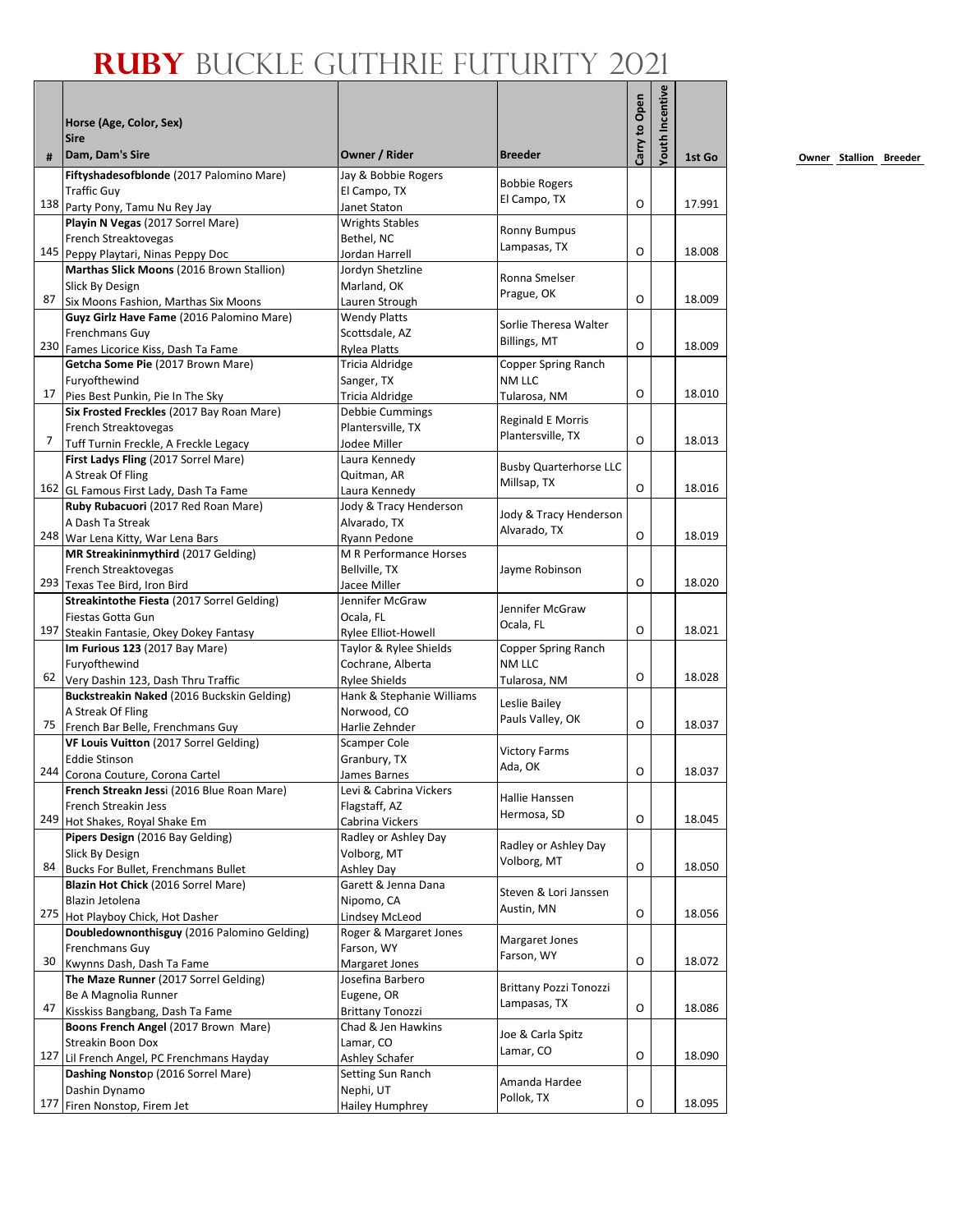|    |                                                                           |                                         |                                      |               | <b>'outh Incentive</b> |        |
|----|---------------------------------------------------------------------------|-----------------------------------------|--------------------------------------|---------------|------------------------|--------|
|    | Horse (Age, Color, Sex)                                                   |                                         |                                      | Carry to Open |                        |        |
|    | <b>Sire</b>                                                               |                                         |                                      |               |                        |        |
| #  | Dam, Dam's Sire                                                           | Owner / Rider                           | <b>Breeder</b>                       |               |                        | 1st Go |
|    | Ivory On Fire (2016 Brown Mare)                                           | Rhett & Shelby Ridling                  | Vickie Adams                         |               |                        |        |
| 54 | Ivory James<br>Lil Miss Firewater, Fire Water Flit                        | Sentinel, OK<br>Kenna Squires           | Gainseville, TX                      | O             |                        | 18.096 |
|    | Perki (2017 Sorrel Mare)                                                  | Kagan Davis                             |                                      |               |                        |        |
|    | <b>Blame The Fame</b>                                                     | Purcell, OK                             | Chris Burnette                       |               |                        |        |
|    | 123 Perks Golden Gal, Dash For Perks                                      | Kagan Davis                             | Tell City, IN                        |               |                        | 18.122 |
|    | Sheza Shaker Guyz (2016 Palomino Mare)                                    | 7 Spurs Ventures LTD                    | Bill & Debbie Myers                  |               |                        |        |
|    | Frenchmans Guy                                                            | Kamloops, BC                            | Saint Onge, SD                       | O             |                        | 18.128 |
|    | 253 Dear Shakey, Royal Shake Em<br>Rock Roll N Dash (2017 Chestnut Mare)  | Kelly Conrado<br><b>Headwater Farms</b> |                                      |               |                        |        |
|    | The Red Dasher                                                            | Zellwood, FL                            | Robyn Herring                        |               |                        |        |
|    | 217 Letta Girl Roll, Letta Hank Do It                                     | <b>Boo Flournoy</b>                     | Huntington, TX                       | O             |                        | 18.134 |
|    | One Slick Scat Cat (2017 Palomino Gelding)                                | Jimmie Smith                            |                                      |               |                        |        |
|    | Slick By Design                                                           | McDade, TX                              | Jimmie Smith<br>McDade, TX           |               |                        |        |
|    | 279 Firewater Scat Cat, Alive N Firen                                     | Jimmie Smith                            |                                      | O             |                        | 18.138 |
|    | Caseys Cowboy (2016 Sorrel Stallion)                                      | Hali Bohmbach                           | Bill & Debbie Myers                  |               |                        |        |
|    | Cowboys Cartel<br>223 Caseys Starlight, Rio Starlight                     | Charlson, ND<br>Hilary Van Gerpen       | Saint Onge, SD                       | O             |                        | 18.139 |
|    | JL I Luvcheapthrills (2017 Sorrel Mare)                                   | Dorminy Plantation                      |                                      |               |                        |        |
|    | JL Sirocco                                                                | Fitzgerald, GA                          | Jill Lane Quarter Horses             |               |                        |        |
| 40 | Miss Twist Bug, Shawne Bug                                                | Chelsea Bartlett                        | Fort Benton, MT                      | $\Omega$      |                        | 18.150 |
|    | Tres Candies PZ (2017 Bay Mare)                                           | Joao Ferraz Leao                        | Guy Rodrigues Peixoto Jr             |               |                        |        |
|    | <b>Tres Seis</b>                                                          | Weatherford, TX                         | Frisco, TX                           |               |                        |        |
|    | 146 Sex N Candy, White Tie                                                | Joao Leo                                |                                      | O             |                        | 18.154 |
|    | Famous Streakin Guy (2016 Bay Roan Gelding)                               | Kathryn Leonard                         | Kathryn Leonard                      |               |                        |        |
|    | A Streak Of Fling<br>170 JW Miz Guyded, Frenchmans Guy                    | Lenox, IA<br>Ashley Schafer             | Lenox, IA                            | O             |                        | 18.154 |
|    | MCM Rocket Man (2017 Gray Gelding)                                        | Jason Martin & Charlie Cole             |                                      |               |                        |        |
|    | <b>BHR Frenchies Socks</b>                                                | Pilot Point, TX                         | Matt Dunn                            |               |                        |        |
|    | 140 Mulberry Canyon Moon, Marthas Six Moons                               | Caroline Boucher                        | Bismarck, MO                         | O             |                        | 18.162 |
|    | Star N Blazin Fame (2017 Sorrel Mare)                                     | Dave & Lori Zabel                       | Jeff & Teresa Deason                 |               |                        |        |
|    | Blazin Jetolena                                                           | Horace, ND                              | Cresson, TX                          |               |                        |        |
|    | 236 Noshameinmyfame, Dash Ta Fame                                         | Molli Montgomery                        |                                      | O             |                        | 18.168 |
|    | Twist Me Another (2016 Gray Mare)<br>Epic Leader                          | Triple U Quarter Horses<br>Marietta, OK | Schiller Ranch LLC                   |               |                        |        |
| 61 | Chicks Kelley, Darkelly                                                   | Pete Oen                                | College Station, TX                  | O             |                        | 18.195 |
|    | Eddie Got The Money (2016 Sorrel Mare)                                    | <b>Tara Rafftery</b>                    |                                      |               |                        |        |
|    | <b>Eddie Stinson</b>                                                      | Stanchfield, MN                         | Wagenknecht Stables                  |               |                        |        |
| 31 | The Moneys Done Gone, On The Money Red                                    | <b>Emily Rafftery</b>                   | Smithton, MO                         | O             | Υ                      | 18.201 |
|    | French Stinson (2017 Sorrel Gelding)                                      | Scamper Cole                            | <b>Molly Powell</b>                  |               |                        |        |
|    | <b>Eddie Stinson</b>                                                      | Granbury, TX                            | Stephenville, TX                     |               |                        |        |
|    | 208 Disco Bling, Frenchmans Guy<br>Fast Under Pressure (2017 Sorrel Mare) | <b>Scamper Cole</b><br>Aubrey Smith     |                                      |               |                        | 18.233 |
|    | No Pressure On Me                                                         | Binghamton, NY                          | Martha Reeves                        |               |                        |        |
| 59 | Ryonsfastbucklebunny, Fast Flying Ryon                                    | Ryann Pedone                            | Bismark, ND                          | O             |                        | 18.235 |
|    | Miss Nickity Slick (2016 Bay Mare)                                        | Kristen Yunker Mars                     |                                      |               |                        |        |
|    | Slick By Design                                                           | Frankfort, IL                           | Kristen Yunker Mars<br>Frankfort, IL |               |                        |        |
|    | 227 Rock on Nicky, Dr Red Rock                                            | Kristen Yunker Mars                     |                                      | O             |                        | 18.237 |
|    | De Shady Five 80 (2017 Bay Mare)                                          | G & S Performance Horses                | Holly Ann Wilson                     |               |                        |        |
|    | <b>Bullseye Bullion</b><br>169 De Bing, Gol                               | Stanley, NC                             | Cache, OK                            | O             |                        | 18.238 |
|    | Nowata Sign (2016 Bay Mare)                                               | Savannah Banner<br>Reanna O'Bar         |                                      |               |                        |        |
|    | Freighttrain B                                                            | Fountain, CO                            | <b>Darling Farms</b>                 |               |                        |        |
|    | 202 Saratoga Song, First Down Dash                                        | Kelly Conrado                           | Lamont, OK                           | O             |                        | 18.246 |
|    | Watch My Swagger (2016 Bay Gelding)                                       | Byron & Mary Walker                     | Copper Spring Ranch                  |               |                        |        |
|    | Prime Talent                                                              | Ennis, TX                               | NM LLC                               |               |                        |        |
| 77 | Shez Dash Ta Fame, Dash Ta Fame                                           | Mary Walker                             | Tularosa, NM                         | O             |                        | 18.254 |
|    | SR Royalstolimartini (2016 Gray Mare)                                     | Sabra O'Quinn                           | Bruce & Connie                       |               |                        |        |
| 36 | Stoli<br>LK Crown Royal, Sun Frost                                        | Ocala, FL<br>Sabra O'Quinn              | Vansickle<br>Adamsville, OH          | O             |                        | 18.257 |
|    |                                                                           |                                         |                                      |               |                        |        |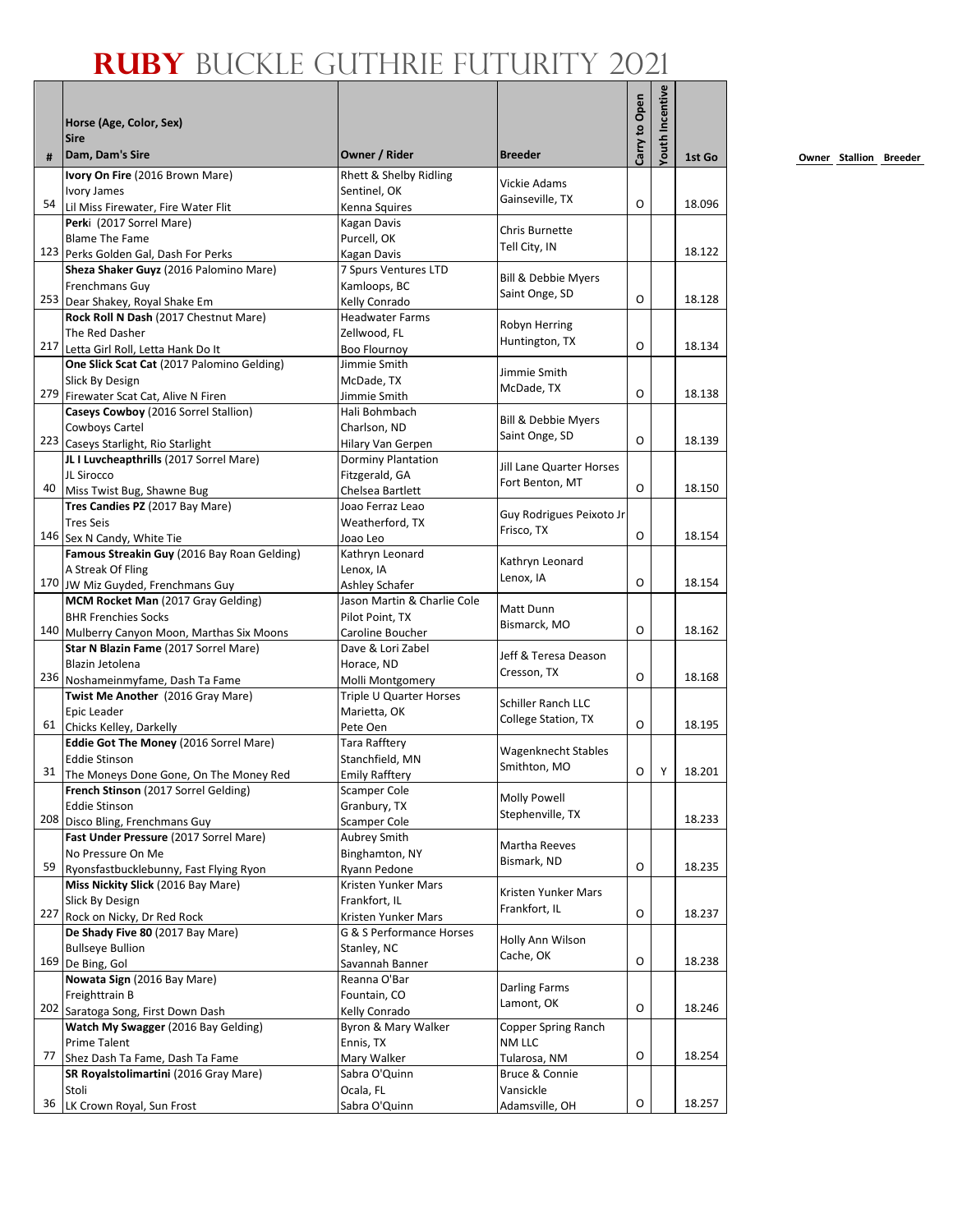|    |                                                                               |                                         |                      | Carry to Open | <b>Youth Incentive</b> |        |
|----|-------------------------------------------------------------------------------|-----------------------------------------|----------------------|---------------|------------------------|--------|
|    | Horse (Age, Color, Sex)<br><b>Sire</b>                                        |                                         |                      |               |                        |        |
| #  | Dam, Dam's Sire                                                               | Owner / Rider                           | <b>Breeder</b>       |               |                        | 1st Go |
|    | PG Designed To Fire (2017 Chestnut Mare)                                      | Nancy Leach                             | Paige A Greenwell    |               |                        |        |
|    | Slick By Design                                                               | Okeechobee, FL                          | Alva, FL             |               |                        |        |
|    | 42 Fired By Cash, Cash Not Credit                                             | Taylor Jacob                            |                      | O             |                        | 18.261 |
|    | Now Dats Frenchin (2016 Palomino Mare)                                        | Greg Torgerson                          | Kourtney Woods       |               |                        |        |
| 28 | Dats A Frenchman                                                              | Richfield. UT                           | Fallon, NV           | O             | Y                      | 18.262 |
|    | CSE Dash Of Boston, Dash Of Royal Gold<br>RB Rare French Kiss (2016 Bay Mare) | Jayda Torgerson<br>Ronda Hudson Dowding | Ronda M Hudson-      |               |                        |        |
|    | Frenchmans Guy                                                                | Oklahoma City, OK                       | Dowdling             |               |                        |        |
|    | 121 Rarely Fired, Rare Bar                                                    | Jennilee Thompson                       | Oklahoma City, OK    | O             |                        | 18.269 |
|    | JL Dashin Delight (2017 Sorrel Mare)                                          | Southwestern Farms                      |                      |               |                        |        |
|    | JL Dash Ta Heaven                                                             | Kirbyville, TX                          | Jud Little           |               |                        |        |
| 67 | Des Delight, Raise A Wildthang                                                | Jolene Montgomery                       | Ardmore, OK          | O             |                        | 18.273 |
|    | Onceinalifetime (2016 Chestnut Mare)                                          | Michelle McMurray                       |                      |               |                        |        |
|    | JL Dash Ta Heaven                                                             | Willowbrook, IL                         | Jud Little           |               |                        |        |
| 25 | Scratchy Nick Bar, Dr Nick Bar                                                | Karen Manning                           | Ardmore, OK          | O             |                        | 18.290 |
|    | Eddies Frostedcorona (2017 Sorrel Mare)                                       | Curtis Walker                           | <b>Victory Farms</b> |               |                        |        |
|    | <b>Eddie Stinson</b>                                                          | Lake Kiowa, TX                          | Ada, OK              |               |                        |        |
|    | 265 Frosties Corona, Southern Corona                                          | Lauren Howe                             |                      | O             |                        | 18.299 |
|    | Mutton Buston (2017 Brown Gelding)                                            | Taylor & Rylee Shields                  | Casey Calais         |               |                        |        |
|    | Furyofthewind                                                                 | Cochrane, Alberta                       | Vinton, LA           |               |                        |        |
| 14 | Madisons Corona, Corona Cocktail                                              | <b>Rylee Shields</b>                    |                      | O             |                        | 18.307 |
|    | Return My Socks (2017 Bay Mare)                                               | Kevin & Summer Kosel                    | Matt Dunn            |               |                        |        |
| 46 | <b>BHR Frenchies Socks</b>                                                    | Glenham. SD                             | Bismarck, MO         | O             |                        | 18.314 |
|    | Less Return, Dashing Investment                                               | Summer Kosel                            |                      |               |                        |        |
|    | FL Epic Sized Gem (2016 Sorrel Mare)<br>Epic Leader                           | Samantha Flannery<br>Mission, SD        | Samantha Flannery    |               |                        |        |
|    | 203 Miss Geminy Oak, Docs Oak                                                 | Samantha Flannery                       | Mission, SD          | O             |                        | 18.315 |
|    | Kool Rocketman (2017 Sorrel Gelding)                                          | Scott & Tiffeny Accomazzo               |                      |               |                        |        |
|    | Valiant Hero                                                                  | Stephenville, TX                        | Brenda Reiswig       |               |                        |        |
|    | 104 One Kool Wagon, PYC Paint Your Wagon                                      | Ryann Pedone                            | Bismark, ND          | O             |                        | 18.330 |
|    | One Epic Lady (2017 Gray Mare)                                                | <b>Odilon Diniz Neto</b>                |                      |               |                        |        |
|    | Epic Leader                                                                   | <b>Brazil</b>                           | Kassie Mowry         |               |                        |        |
|    | 192 CP Eyestheone, Dash Ta Fame                                               | Lacey Harmon                            | Dublin, TX           | O             |                        | 18.331 |
|    | Invest Ta Streak (2016 Bay Roan Gelding)                                      | Darla Hoover                            | Jimmy D Wright       |               |                        |        |
|    | A Dash Ta Streak                                                              | Cusing, OK                              | Lawton, OK           |               |                        |        |
| 24 | Invest O Hancock, Invest O Pep                                                | Darla Hoover                            |                      | O             |                        | 18.342 |
|    | Buy Jordina (2017 Brown Mare)                                                 | Jordan Harrell                          | Elsa Mendoza         |               |                        |        |
|    | Fast Prize Jordan                                                             | Hazelhurst, GA                          | Luling, TX           |               |                        | 18.342 |
|    | 190 Buy Who, Eyesa Speical                                                    | Jordan Harrell                          |                      | O             |                        |        |
|    | Bea Bop Olena (2017 Sorrel Mare)                                              | Jana Perry                              | Jana L Perry         |               |                        |        |
| 39 | Blazin Jetolena<br>Brandons Love, Apollo                                      | Cut Bank, MT                            | Cut Bank, MT         | O             |                        | 18.365 |
|    | First Nonstop French (2017 Palomino Gelding)                                  | Jana Perry<br>Wendy Reed                |                      |               |                        |        |
|    | First Down French                                                             | Roopville, GA                           | Wendy Reed           |               |                        |        |
|    | 187 Kid Me Nonstop, Kids Lineage                                              | Wendy Reed                              | Roopville, GA        | O             |                        | 18.369 |
|    | Juicy Peach (2016 Palomino Mare)                                              | Heath Boucher                           |                      |               |                        |        |
|    | Blazin Jetolena                                                               | Galion, OH                              | Heath Boucher        |               |                        |        |
| 4  | SX Frenchmans Peach, Frenchmans Guy                                           | Hallie Hanssen                          | Galion, OH           | O             |                        | 18.378 |
|    | Sierra Skye (2017 Bay Mare)                                                   | Scott Duke & Hilary Roberts             |                      |               |                        |        |
|    | JL Dash Ta Heaven                                                             | Vancleave, MS                           | Jud Little           |               |                        |        |
|    | 153 Sierras Cashin In, Cash Not Credit                                        | Scott Duke                              | Ardmore, OK          | O             |                        | 18.388 |
|    | Firewater Goldmine (2016 Bay Gelding)                                         | Jane Melby                              | Jane &/or Ryan Melby |               |                        |        |
|    | Firewater Canyon                                                              | Wilson, OK                              | Burneyville, OK      |               |                        |        |
| 23 | RC Back In Black, Ninety Nine Goldmine                                        | Cayla Small                             |                      | O             |                        | 18.402 |
|    | Beter Watchthis Guyz (2016 Buckskin Mare)                                     | <b>Wendy Platts</b>                     | Bill & Debbie Myers  |               |                        |        |
|    | Frenchmans Guy                                                                | Scottsdale, AZ                          | Saint Onge, SD       |               |                        |        |
| 32 | Serious Spender, Bills Ryon                                                   | <b>Wendy Platts</b>                     |                      | О             |                        | 18.402 |
|    | Miss Zana (2016 Sorrel Mare)                                                  | Jon & Tisa Peek                         | <b>Victory Farms</b> |               |                        |        |
|    | <b>Eddie Stinson</b>                                                          | Bismarck, ND                            | Ada, OK              | O             |                        | 18.423 |
|    | 204 KS Hoszana, Big As I Am                                                   | Tisa Lee Peek                           |                      |               |                        |        |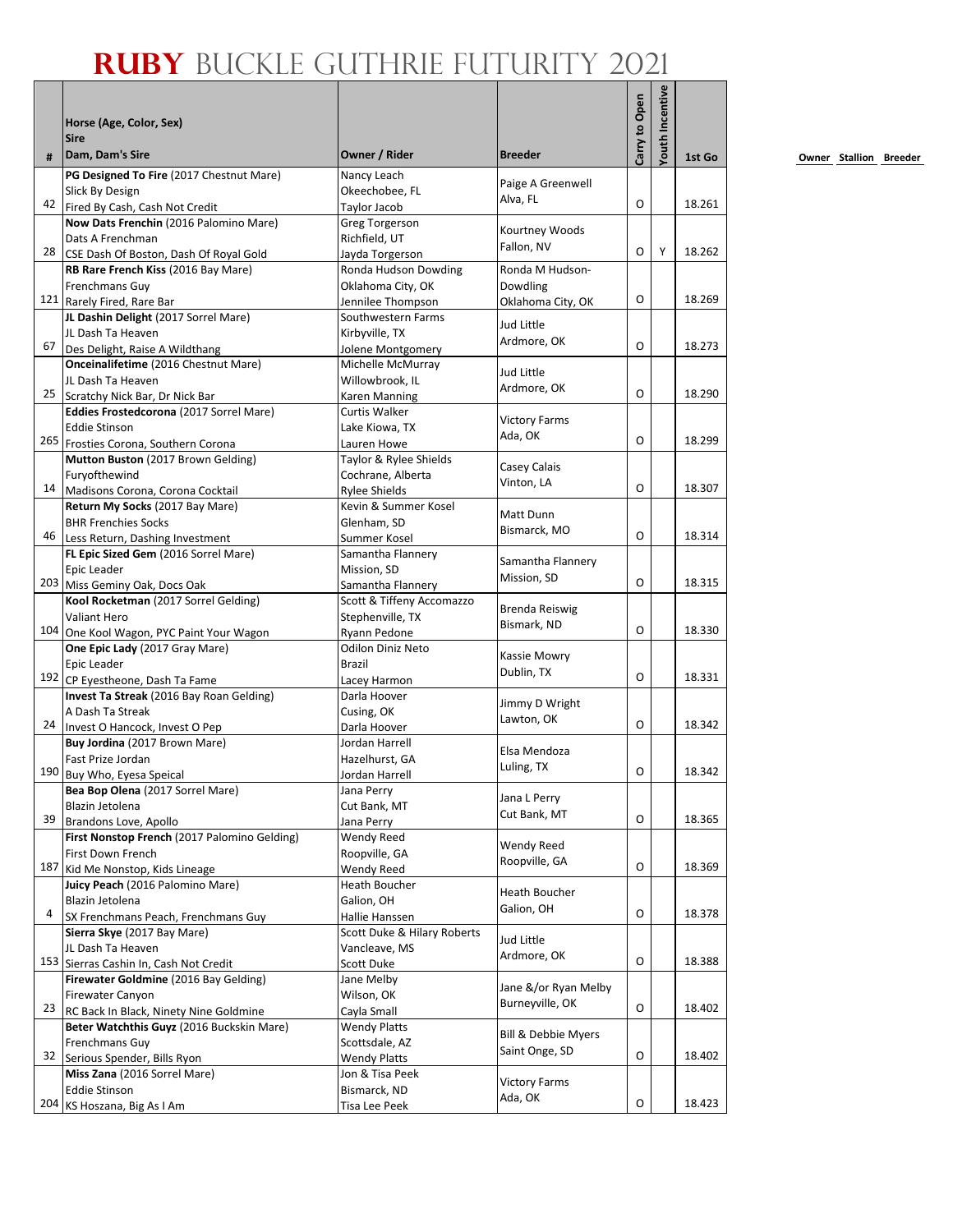|    |                                                                            |                                    |                                | Carry to Open | <b>/outh Incentive</b> |        |
|----|----------------------------------------------------------------------------|------------------------------------|--------------------------------|---------------|------------------------|--------|
|    | Horse (Age, Color, Sex)                                                    |                                    |                                |               |                        |        |
| #  | <b>Sire</b><br>Dam, Dam's Sire                                             | Owner / Rider                      | <b>Breeder</b>                 |               |                        | 1st Go |
|    | Born Ta Be A Cowboy* (2016 Buckskin Stallion)                              | Nichols & Kara Caspers             |                                |               |                        |        |
|    | Sadies Borntoperform                                                       | New Underwood, SD                  | <b>Arrow Y Ranch</b>           |               |                        |        |
| 20 | Boons Drift Girl, PC Boonlacious                                           | <b>Tessa Caspers</b>               | Wasta, SD                      | O             |                        | 18.430 |
|    | Cartels Lil Secret (2017 Bay Stallion)                                     | Scamper Cole                       |                                |               |                        |        |
|    | Coronado Cartel                                                            | Granbury, TX                       | Clara Lucille Webb             |               |                        |        |
|    | 196 Gallant Lil Sister, No Secrets Here                                    | James Barnes                       | Diamond, MO                    |               |                        | 18.436 |
|    | Guyz Speedy Girl (2016 Bay Mare)                                           | Kathy Campbell                     | Bill & Debbie Myers            |               |                        |        |
|    | Frenchmans Guy                                                             | Morristown, AZ                     | Saint Onge, SD                 |               |                        |        |
| 79 | A Speedy Lena, World Speed                                                 | Kathy Campbell                     |                                | O             |                        | 18.448 |
|    | RLC Gone Streakin (2017 Sorrel Mare)                                       | Jana L Himes                       | <b>Rickie Christianson</b>     |               |                        |        |
|    | French Streaktovegas                                                       | Gail, TX                           | New Waverly, TX                | O             |                        |        |
|    | 262 Distinguishable, Stoli                                                 | Jana Stipe                         |                                |               |                        | 18.457 |
|    | Whitch Way To Vegas (2016 Brown Mare)                                      | Jason & Jenny Alders               | Lee & Hallie Hanssen           |               |                        |        |
|    | French Streaktovegas<br>266 A Little Bit Lucky, Lucks Lucky                | Nowthen, MN                        | Hermosa, SD                    |               |                        | 18.469 |
|    | Mucho Suave (2016 Buckskin Gelding)                                        | Hilary Van Gerpen<br>Maesa Kummer  |                                |               |                        |        |
|    | A Smooth Guy                                                               | Briggsdale, CO                     | Maesa Kummer                   |               |                        |        |
|    | 122 Fergies Fling, A Streak Of Fling                                       | Maesa Kummer                       | Briggsdale, CO                 | O             |                        | 18.488 |
|    | Chicks Love Guns (2017 Gray Mare)                                          | Nicole Busque                      |                                |               |                        |        |
|    | PG Dryfire                                                                 | Zebulon, NC                        | Chelsea Curtis                 |               |                        |        |
|    | 199 A Princessofthemoon, Chicks Beduino                                    | Miranda Holcomb                    | Gardena, CA                    | O             |                        | 18.491 |
|    | Playing In Traffic (2017 Bay Gelding)                                      | Laura Nemec                        |                                |               |                        |        |
|    | <b>Traffic Guy</b>                                                         | Mt Calm, TX                        | Laura Nemec                    |               |                        |        |
| 37 | Explode N Cash, Explode On Demand                                          | <b>Abigail Plants</b>              | Mt Calm, TX                    | O             |                        | 18.492 |
|    | Buck L Bunny (2016 Black Gelding)                                          | Brett/Jana/Jada Haken              | Martha Jean Reeves             |               |                        |        |
|    | No Pressure On Me                                                          | Pawnee, OK                         | Weatherford, TX                |               |                        |        |
|    | 175 Ryonsfastbucklebunny, Fast Flying Ryon                                 | Jada Brooke Haken                  |                                | O             |                        | 18.507 |
|    | Pressures Off Lena (2017 Sorrel Mare)                                      | Danielle Stubstad                  | Danielle Stubstad              |               |                        |        |
|    | No Pressure On Me                                                          | Ocala, FL                          | Ocala, FL                      | O             |                        | 18.524 |
|    | 185 DSR Spirit Olena, Gay Bar Dynamo<br>MP Hot Hayday* (2016 Stallion)     | Jenna Dominick                     |                                |               |                        |        |
|    | PC Frenchman Hayday                                                        | <b>Sirens Performance</b>          | Mel Potter                     |               |                        |        |
|    | 286 MP Nelle Wood, Lone Drifter                                            | Caroline Boucher                   |                                | O             |                        | 18.552 |
|    | Dynamites Last Fling (2017 Bay Roan Mare)                                  | Ryan & Alicia Kirkpatrick          |                                |               |                        |        |
|    | A Streak Of Fling                                                          | Blackwell, OK                      | Lisa O'Rourke-Fulton           |               |                        |        |
|    | 218 Dynamites Last Chex, Doc O Dynamite                                    | Alicia Kirkpatrick                 | Valentine, NE                  | O             |                        | 18.557 |
|    | Cash Me In Heaven (2017 Sorrel Gelding)                                    | Scott Duke & Hilary Roberts        | Jud Little                     |               |                        |        |
|    | JL Dash Ta Heaven                                                          | Vancleave, MS                      | Ardmore, OK                    |               |                        |        |
|    | 106 Smooth Cashin Gal, Cash Not Credit                                     | <b>Scott Duke</b>                  |                                | O             |                        | 18.560 |
|    | Lulu Stinson (2017 Sorrel Mare)                                            | Chris Lybbert                      | Chris Lybbert                  |               |                        |        |
|    | <b>Eddie Stinson</b>                                                       | Forestburg, TX                     | Forestburg, TX                 | O             |                        | 18.560 |
|    | 280 Lydia An Heiress, Dr Nick Bar<br>Merri Eddies Sun (2016 Chestnut Mare) | Samantha Boone                     |                                |               |                        |        |
|    | <b>Eddie Stinson</b>                                                       | Janae Ordeman<br>Saratoga, WY      | Janae Ordeman                  |               |                        |        |
| 26 | Six Hex Frost, Sundewit                                                    | Janae Orderman                     | Saratoga, WY                   | O             |                        | 18.575 |
|    | A Fling With Doc (2016 Bay Roan Gelding)                                   | Beth Peterson                      |                                |               |                        |        |
|    | A Streak Of Fling                                                          | Texarkana, TX                      | <b>Beth Peterson</b>           |               |                        |        |
| 53 | Santee Nick Bar, Dr Nick Bar                                               | Jennifer Burgess                   | Texarkana, TX                  | O             |                        | 18.585 |
|    | FL Buy Me A Cocktail (2016 Bay Roan Gelding)                               | Samantha Flannery                  |                                |               |                        |        |
|    | French Streaktovegas                                                       | Mission, SD                        | Zoe Ann Huffman<br>Whitman, NE |               |                        |        |
|    | 155 Gayla Andi, Dok Dander                                                 | Samantha Flannery                  |                                | O             |                        | 18.591 |
|    | Smooth N Fuzzy (2016 Sorrel Mare)                                          | McColee Land & Livestock           | Bill & Debbie Myers            |               |                        |        |
|    | A Smooth Guy                                                               | Mapleton, UT                       | Saint Onge, SD                 |               |                        |        |
| 19 | FC Peachfuzz Ta Fame, Dash Ta Fame                                         | Tami Semas                         |                                | O             |                        | 18.592 |
|    | FrenchmansFamousLady (2017 Palomino Mare)                                  | Larry & Denice Bledsoe             | Jud Little                     |               |                        |        |
|    | JL Dash Ta Heaven<br>180 Frenchmans Lana, Frenchmans Guy                   | Homer, NE                          | Ardmore, OK                    | O             |                        | 18.598 |
|    | Smooth Painted Wagon (2016 Bay Mare)                                       | Hallie Hanssen<br>Heather Colletti |                                |               |                        |        |
|    | A Smooth Guy                                                               | Peyton, CO                         | Heather Colletti               |               |                        |        |
|    | 251 VF Paint Me A Prize, PYC Paint Your Wagon                              | Heather Colletti                   | Peyton, CO                     | O             |                        | 18.615 |
|    |                                                                            |                                    |                                |               |                        |        |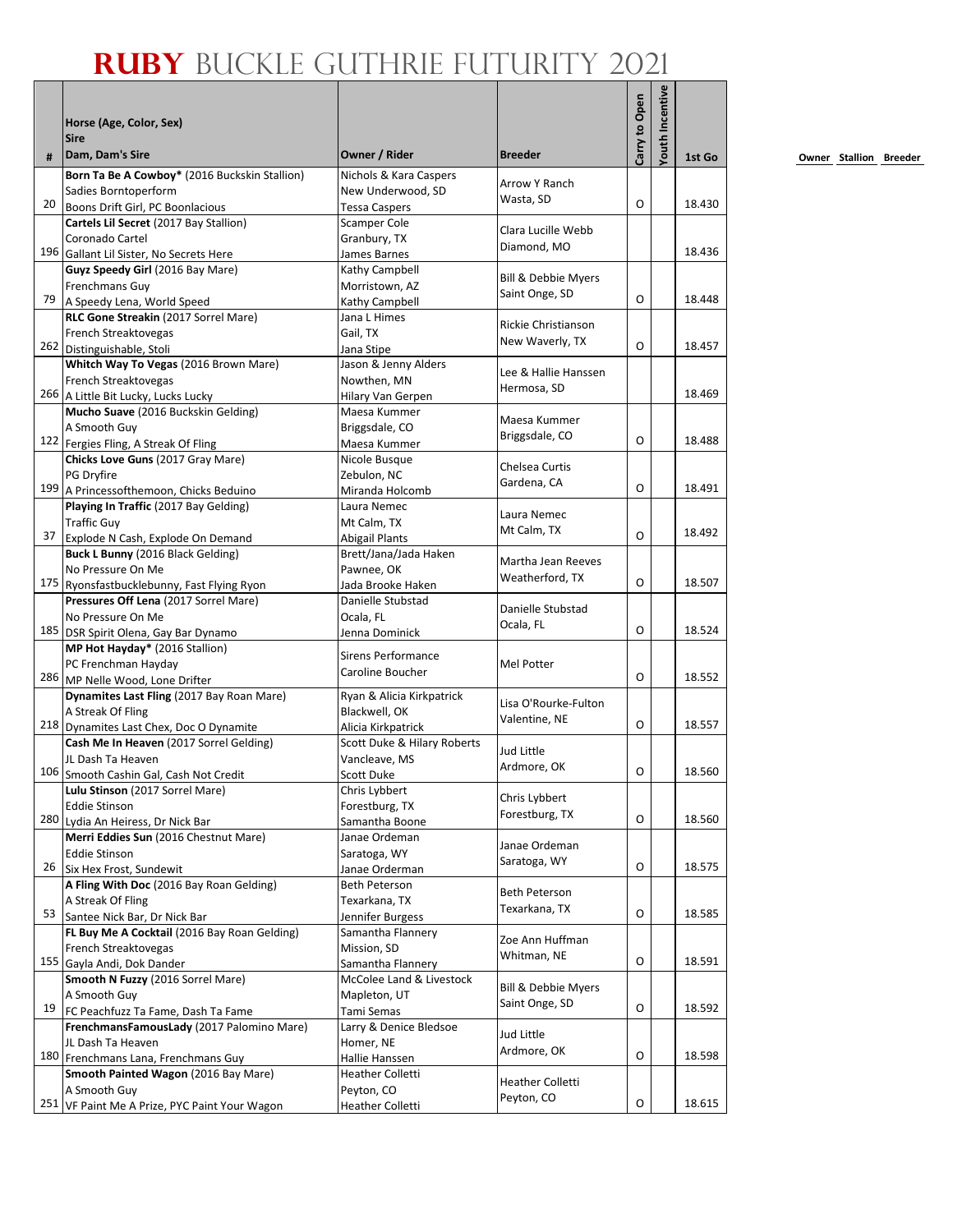|    | Horse (Age, Color, Sex)<br><b>Sire</b><br>Dam, Dam's Sire                           | Owner / Rider                    | <b>Breeder</b>                    | Carry to Open | <b>/outh Incentive</b> |        |
|----|-------------------------------------------------------------------------------------|----------------------------------|-----------------------------------|---------------|------------------------|--------|
| #  |                                                                                     |                                  |                                   |               |                        | 1st Go |
|    | Justa Dash Of Eddie (2017 Gray Mare)                                                | Kelly Mancinelli (Lear)          | <b>Bear Creek Quarter</b>         |               |                        |        |
|    | <b>Eddie Stinson</b><br>205 First To Perk, Dash For Perks                           | Cleburne, TX<br>Kelly Mancinelli | Horses<br>Bienville, LA           | O             |                        | 18.623 |
|    | UX Swayzi Stinson (2017 Chestnut Mare)                                              | Marlin & Jinx Maude              |                                   |               |                        |        |
|    | <b>Eddie Stinson</b>                                                                | Hermosa, SD                      | Marlin & Jinx Maude               |               |                        |        |
|    | 273 UX Frenchmans Kimmie, Frenchmans Guy                                            | Hallie Hanssen                   | Hermosa, SD                       | O             |                        | 18.625 |
|    | Frenchman By Design (2016 Sorrel Stallion)                                          | M & M Performance Horses         | Melissa Brandt                    |               |                        |        |
|    | Slick By Design                                                                     | Bismarck, ND                     | Hermosa, SD                       |               |                        |        |
|    | 154 Silky French Pie, Frenchmans Guy                                                | Tisa Lee Peek                    |                                   | O             |                        | 18.642 |
|    | Transcending Ta Fame (2017 Sorrel Gelding)                                          | Julie Erkamaa                    | Julie Erkamaa                     |               |                        |        |
|    | <b>BHR Frenchies Socks</b><br>188 Packin Ta Fame, Dash Ta Fame                      | East Troy, WI<br>Shawn Varpness  | East Troy, WI                     | O             |                        | 18.654 |
|    | Rockin Hickory Budha (2017 Sorrel Mare)                                             | Mike Stephens                    |                                   |               |                        |        |
|    | Rockin W                                                                            | Covington, LA                    | <b>Eddie Dunn</b>                 |               |                        |        |
|    | 137 Trinity Listobuda, Listolena                                                    | <b>Hailey Stephens</b>           | Uniontown, AR                     | O             |                        | 18.661 |
|    | Winnin Socks (2016 Bay Mare)                                                        | Michele Allison                  |                                   |               |                        |        |
|    | <b>BHR Frenchies Socks</b>                                                          | Wellborn, FL                     | Michele Allison<br>Wellborn, FL   |               |                        |        |
|    | 247 Bookin To Win, Driftinwinner                                                    | Michele Allison                  |                                   | O             |                        | 18.667 |
|    | Look What Dyna Did (2017 Sorrel Mare)                                               | Mary Ogle                        | Benette Barrington Little         |               |                        |        |
|    | JL Dash Ta Heaven                                                                   | Kinta, OK                        | Springer, OK                      |               |                        |        |
|    | 160 My Talented Chick, Flaming Talent                                               | Mary Ogle                        |                                   |               |                        | 18.668 |
|    | Heza Smooth Jet (2016 Sorrel Gelding)<br>A Smooth Guy                               | DeAnn Morgan<br>Stephenville, TX | Bill & Debbie Myers               |               |                        |        |
| 35 | Miss T Bar Two, Hot Colours                                                         | DeAnn Morgan                     | Saint Onge, SD                    | O             |                        | 18.690 |
|    | Better By Design (2017 Bay Mare)                                                    | James Coffelt                    |                                   |               |                        |        |
|    | Slick By Design                                                                     | Ponce De Leon, MO                | James & Juanita Coffelt           |               |                        |        |
|    | 163 PC Smart Little Lena, PC Smart Cat                                              | Makayla Coffelt                  | Ponce De Leon, MO                 | O             |                        | 18.703 |
|    | Tiniwithaslicktwist (2016 Sorrel Mare)                                              | Jessica Lear                     | Jackson Debbie                    |               |                        |        |
|    | Slick By Design                                                                     | Meridian, TX                     | San Augustine, TX                 |               |                        |        |
|    | 274 Brandons Dimples, De Elegant Oscar                                              | Jessica Lear                     |                                   | O             |                        | 18.704 |
|    | Remember When Guyz (2016 Sorrel Mare)                                               | John Jacobi                      | Bill & Debbie Myers               |               |                        |        |
|    | <b>Frenchmans Guy</b><br>91 Generals French Lady, Bogies General                    | Murchison, TX<br>Melissa Brandt  | Saint Onge, SD                    | O             |                        | 18.729 |
|    | The Red Sonador (2016 Chestnut Gelding)                                             | Jan Boultinghouse & Kenna        |                                   |               |                        |        |
|    | The Red Dasher                                                                      | Squires Fredonia, TX             | <b>Megan Lewis</b>                |               |                        |        |
| 10 | RBS Dream, Canth                                                                    | Kenna Squires                    | Filer, ID                         | O             |                        | 18.739 |
|    | Poof Fames Here (2017 Chestnut Mare)                                                | Robert & Christina Zimmerly      | Robert & Christina                |               |                        |        |
|    | This Fame Is On Fire                                                                | Creston, OH                      | Zimmerly                          |               |                        |        |
|    | 100 Poof Shes Gone, Ivory James                                                     | Matt Boice                       | Creston, OH                       | O             |                        | 18.741 |
|    | Vegas Slashndash (2017 Blue Roan Gelding)                                           | Leslie Buchanan                  | Jeffrey Crockett                  |               |                        |        |
|    | The Goodbye Lane                                                                    | Paradise Valley, AZ              | Spanish Fork, UT                  | O             |                        | 18.743 |
|    | 272 Cashes Little Linda, Oh Moore Cash<br>Moves Like Jagger (2016 Bay Roan Gelding) | Peggy Hall<br>Kellie Collier     |                                   |               |                        |        |
|    | A Streak Of Fling                                                                   | Hereford, TX                     | Kellie Collier                    |               |                        |        |
|    | 33 Paper Doll, unknown                                                              | Kelsey Hayden                    | Hereford, TX                      | O             |                        | 18.754 |
|    | Rainys Flyer (2016 Buckskin Mare)                                                   | Chyanne Soffel                   |                                   |               |                        |        |
|    | Guys Eye Paint                                                                      | Circleville, UT                  | Chyanne Soffel<br>Circleville, UT |               |                        |        |
|    | 296 The Rainbow Flyer, Strawfly Special                                             | Chyanne Soffel                   |                                   | O             |                        | 18.819 |
|    | Six French Flings (2016 Bay Roan Mare)                                              | Scott & Sara Cheeney             | Julie K Crews                     |               |                        |        |
|    | A Streak Of Fling                                                                   | Pinedale, WY                     | Rising Star, TX                   | O             |                        |        |
| 60 | FC Six French Moons, Frenchmans Guy<br>Imstreakinforcash (2016 Sorrel Mare)         | Sara Cheeney<br>Shaylee Baumann  |                                   |               |                        | 18.823 |
|    | Jet Streakin                                                                        | Barnhart, TX                     | April D Smith                     |               |                        |        |
|    | 108 Tristen Vixon, Mitey Jody                                                       | Shaylee Baumann                  | Athens, TX                        |               |                        | 18.836 |
|    | Confederatefirewater (2017 Black Gelding)                                           | Bob & Revae Barthle              |                                   |               |                        |        |
|    | Johnny Reb Jackson                                                                  | Dade City, FL                    | Bob & Revae Barthle               |               |                        |        |
|    | 13 Flittin Fire Bug, Fire Easy                                                      | Ryann Pedone                     | Dade City, FL                     | O             |                        | 18.839 |
|    | VF Victoria Stinson (2017 Sorrel Mare)                                              | Colton Melby                     | <b>Victory Farms</b>              |               |                        |        |
|    | <b>Eddie Stinson</b>                                                                | Wilson, OK                       | Ada, OK                           |               |                        |        |
| 68 | Bag The Hawk, Track Rebel                                                           | Sierra Melby                     |                                   | O             |                        | 18.861 |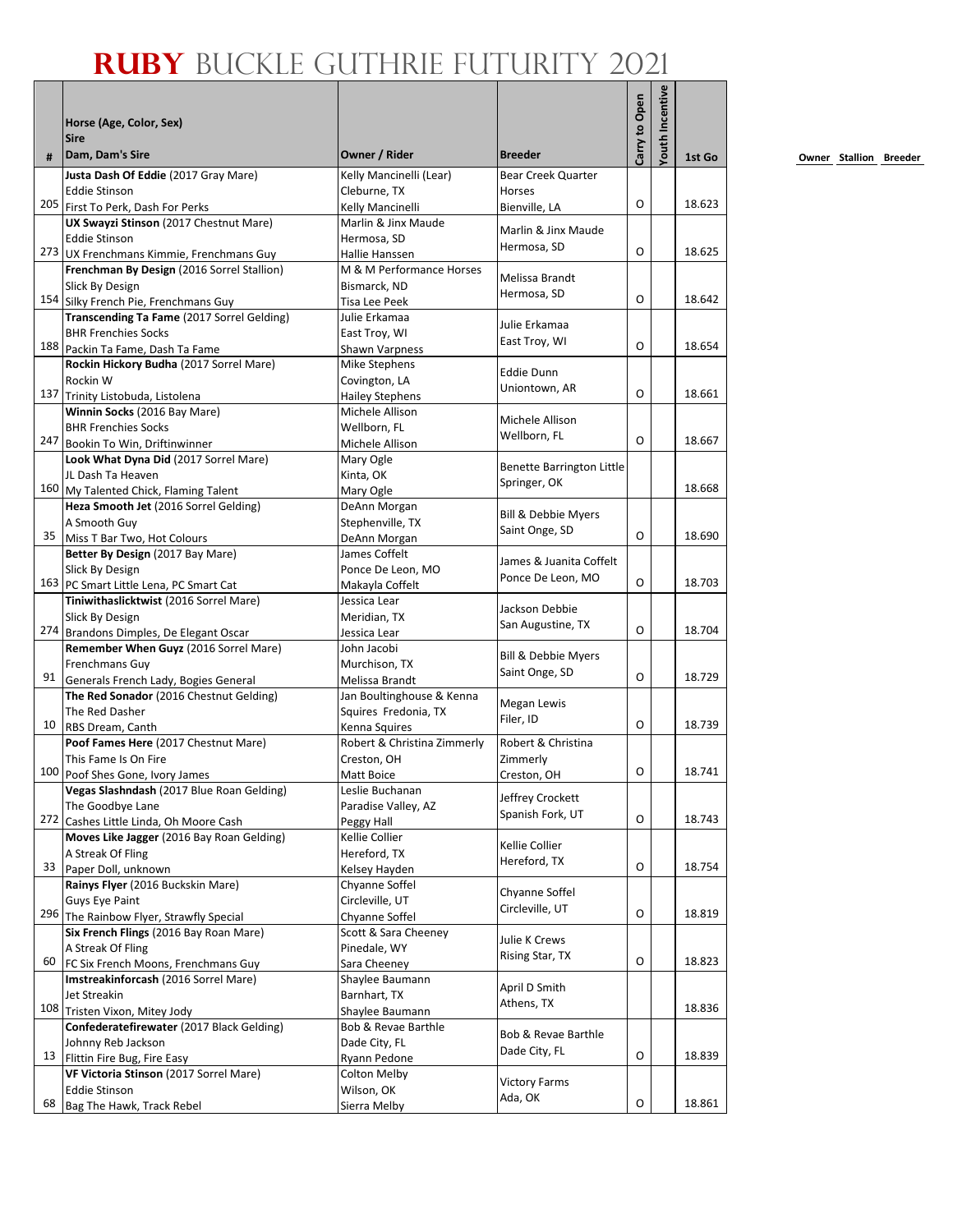|    | Horse (Age, Color, Sex)<br><b>Sire</b>                                          |                                                  |                                | Carry to Open | Youth Incentive |        |
|----|---------------------------------------------------------------------------------|--------------------------------------------------|--------------------------------|---------------|-----------------|--------|
| #  | Dam, Dam's Sire                                                                 | Owner / Rider                                    | <b>Breeder</b>                 |               |                 | 1st Go |
|    | Milliondollastreaker (2016 Bay Mare)                                            | Ashley Schoppa                                   | Pam E Kennon                   |               |                 |        |
|    | French Streaktovegas                                                            | Magnolia, TX                                     | Farmington, MO                 | O             |                 | 18.919 |
|    | 255 CC Cartel, Southern Cartel<br>Fancy My Fame (2016 Chestnut Mare)            | Ashley Schoppa<br>Shannon McReynolds             |                                |               |                 |        |
|    | Aint Seen Nothin Yet                                                            | Cave City, AR                                    | Shannon McReynolds             |               |                 |        |
|    | 283 CJS Plan, The Plan That Can                                                 | Shannon McReynolds                               | Cave City, AR                  | O             |                 | 18.965 |
|    | Eddies Wonder Woman (2017 Sorrel Mare)                                          | Ray & Ginger Johnson                             |                                |               |                 |        |
|    | <b>Eddie Stinson</b>                                                            | Conway, AR                                       | Ray & Ginger Johnson           |               |                 |        |
|    | 179 Smokes Scotch RRR, CMG Wonder Smoke                                         | Emma Abbot                                       | Conway, AR                     | O             |                 | 18.989 |
|    | Daydreamin Bug (2016 Bay Mare)                                                  | <b>Nick Comes</b>                                | Mike Pickard                   |               |                 |        |
|    | Shawne Bug Leo                                                                  | Lander, WY                                       | Byars, OK                      |               |                 |        |
|    | 259 Special Daydreamer, Special Effort                                          | <b>Nick Comes</b>                                |                                | O             |                 | 19.135 |
|    | Dorothys Millions (2017 Bay Mare)                                               | Robert & Christina Zimmerly                      | Robert & Christina             |               |                 |        |
|    | This Fame Is On Fire                                                            | Creston, OH                                      | Zimmerly                       | O             |                 | 19.256 |
|    | 149 Too Special Maria, Eyesa Speical<br>Rivons Mr America (2017 Sorrel Gelding) | Matt Boice                                       | Creston, Ohio                  |               |                 |        |
|    | <b>Tres Seis</b>                                                                | Wilde Performance Horses,<br>LLC; Wentzville, MO | Kissmyfairytale Inc            |               |                 |        |
| 64 | Electric Fire Water, Flaming Fire Water                                         | Emma Wildeisen                                   | Azle, TX                       | O             |                 | 19.360 |
|    | Annieaintlds (2016 Bay Mare)                                                    | Jessica Cronquist                                |                                |               |                 |        |
|    | PC Redwood Manny                                                                | Hooper, UT                                       | Cody & Sharlie Wade            |               |                 |        |
|    | 82 LDS Im No Angel, Hawkish                                                     | Jessica Cronquist                                | Hooper, UT                     | O             |                 | 19.365 |
|    | Aintnothinbutbugfame (2017 Sorrel Mare)                                         | Kayla Enke                                       |                                |               |                 |        |
|    | Aint Seen Nothin Yet                                                            | West Point, IA                                   | Kayla Enke                     |               |                 |        |
|    | 263 Shawnes Chloe Bug, Shawne Bug Leo                                           | Kayla Enke                                       | West Point, IA                 |               |                 | 19.528 |
|    | JL Heavenly Grace (2017 Sorrel Mare)                                            | Melissa McDaniel                                 |                                |               |                 |        |
|    | JL Dash Ta Heaven                                                               | Lumberton, MS                                    | Jud Little                     |               |                 |        |
|    | 261 Gotta Be A Red Nick, Dr Nick Bar                                            | Melissa McDaniel                                 | Admore, OK                     | O             |                 | 19.542 |
|    | Hookedonastrekinstar (2017 Sorrel Mare)                                         | Hannah Kaufman                                   | James Bramlett                 |               |                 |        |
|    | Hooked On Run                                                                   | Russellville, MO                                 | Ardmore, OK                    |               |                 |        |
| 38 | Imastrekingstar, A Streak Of Fling                                              | Hannah Kaufman                                   |                                | O             |                 | 19.551 |
|    | Epic Nikki Six (2016 Gray Mare)                                                 | <b>Bill or Debbie Myers</b>                      | Cody or Luann Johnson          |               |                 |        |
| 86 | Epic Leader                                                                     | Saint Onge, SD                                   | Dublin, TX                     | O             |                 | 19.597 |
|    | Six Moons For Nick, Dr Nick Bar                                                 | <b>Brooke Howell</b>                             |                                |               |                 |        |
|    | Goodbye Lily (2016 Brown Mare)<br>The Goodbye Lane                              | Jarrod & Josie Hales<br>Spanish Fork, UT         | Kelly Millard                  |               |                 |        |
| 34 | April Assult, Final Assualt                                                     | Josie Hales                                      | Loma, CO                       | O             |                 | 19.601 |
|    | Epic Ringleader (2017 Chestnut Gelding)                                         | Rebecca Weiner                                   |                                |               |                 |        |
|    | Epic Leader                                                                     | Ocala, FL                                        | Garrett Greenwell              |               |                 |        |
|    | 165 Quick Eye Ruthie, Bully Bullion                                             | Rebecca Weiner                                   | Alva, FL                       | O             |                 | 19.697 |
|    | Irish He Is (2016 Bay Gelding)                                                  | Bryan Lange                                      |                                |               |                 |        |
|    | Irish Pay                                                                       | Harrison, NE                                     | Nichole Logan                  |               |                 |        |
| 88 | Ms Bay Rooster, Senor Gallo Rojo                                                | Kaycee Werdel                                    | Rapid City, SD                 |               |                 | 19.702 |
|    | Fireball Fling (2017 Bay Roan Gelding)                                          | Kathy Donegan                                    | Kathy Donegan                  |               |                 |        |
|    | A Streak Of Fling                                                               | Bluff Dale, TX                                   | <b>Bluff Dale, TX</b>          |               |                 |        |
|    | 239 Miss Firewater Ryon, Fire Water Flit                                        | Lacey Harmon                                     |                                | O             |                 | 19.719 |
|    | CR Sassy Frenchgirl (2016 Bay Roan Mare)                                        | Sylvia Howell                                    | Sylvia Howell                  |               |                 |        |
|    | French Streaktovegas                                                            | Romoland, CA                                     | Romoland, CA                   | O             |                 | 19.868 |
|    | 116 Estrella La Jolla, Streakin La Jolla                                        | Cassie Howell                                    |                                |               |                 |        |
|    | Streakin Dynamo (2016 Sorrel Stallion)<br>Dashin Dynamo                         | Beth Peterson                                    | Beth Peterson                  |               |                 |        |
| 97 | Streakin Sweetie, Streakin La Jolla                                             | Texarkana, TX<br>Jennifer Burgess                | Texarkana, TX                  | O             |                 | 19.954 |
|    | Famous Jessy James (2017 Brown Gelding)                                         | Juli Stierwalt                                   |                                |               |                 |        |
|    | French Streakin Jess                                                            | Leedey, OK                                       | Kyra R Stierwalt               |               |                 |        |
| 51 | Famous Nadine, Dash Ta Fame                                                     | Dustin Angelle                                   | Leedey, OK                     | O             |                 | 22.175 |
|    | VQ Nonstop Stinson (2017 Sorrel Mare)                                           | Jeff Varner                                      |                                |               |                 |        |
|    | <b>Eddie Stinson</b>                                                            | Sedalia, CO                                      | Jeffrey Varner                 |               |                 |        |
|    | 258 Honor This Nonstop, Mr Honor Bound                                          | Kelsey Treharne                                  | Sedalia, CO                    | O             |                 | 22.327 |
|    | Linda Stinson (2017 Bay Mare)                                                   | Shelton Headley                                  |                                |               |                 |        |
|    | <b>Eddie Stinson</b>                                                            | Port Gibson, MS                                  | Linda Hafner<br>Cincinnati, OH |               |                 |        |
|    | 285 Perks Painted Lady, Dash For Perks                                          | Shelton Headley                                  |                                | О             |                 | 22.367 |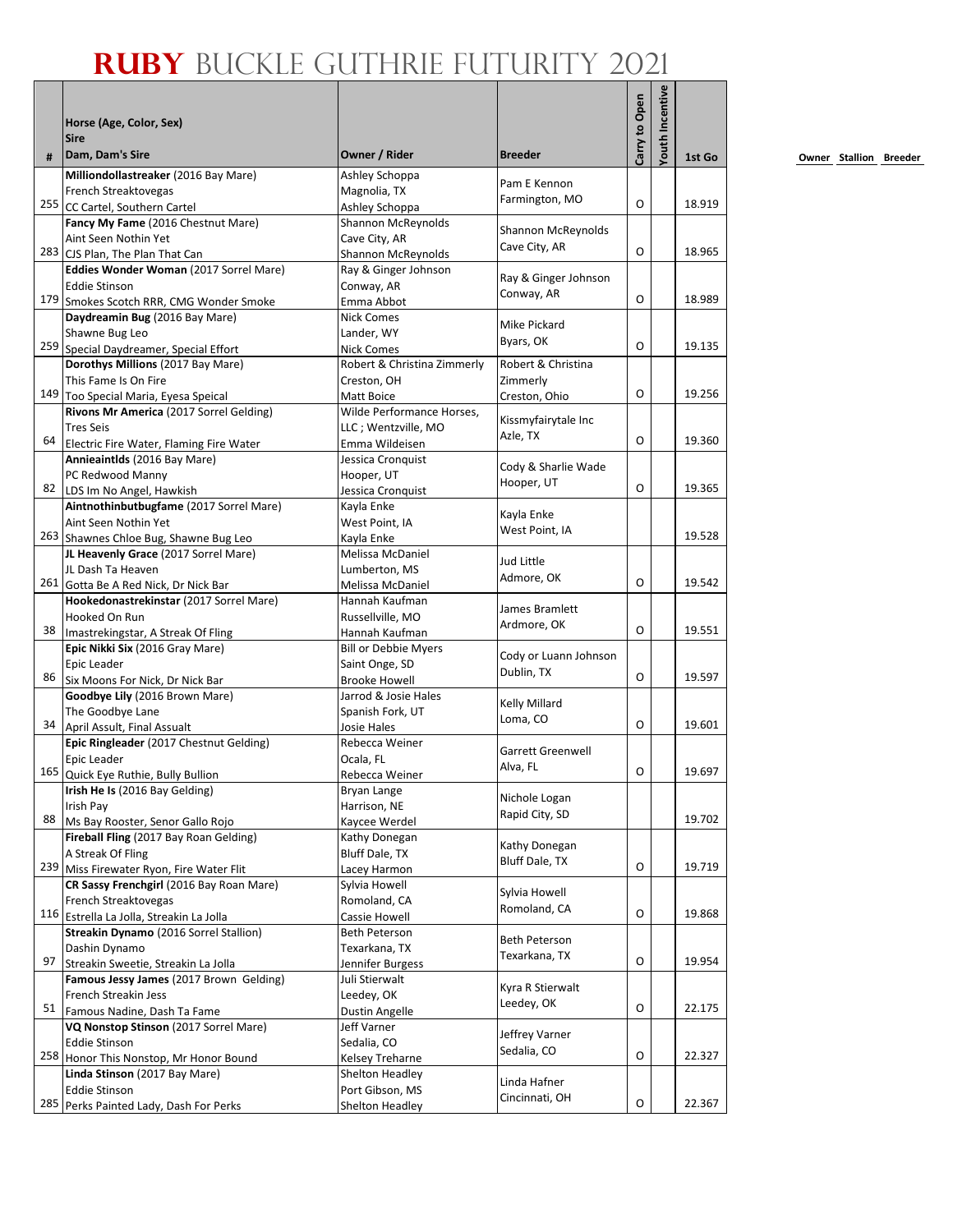|              | Horse (Age, Color, Sex)                                                                     |                                                  |                                    | Carry to Open | outh Incentive |        |
|--------------|---------------------------------------------------------------------------------------------|--------------------------------------------------|------------------------------------|---------------|----------------|--------|
|              | <b>Sire</b>                                                                                 |                                                  |                                    |               |                |        |
| #            | Dam, Dam's Sire                                                                             | Owner / Rider                                    | <b>Breeder</b>                     |               |                | 1st Go |
|              | CP Epics Percilla (2017 Chestnut Mare)                                                      | <b>Kris Gadbois</b>                              | Claire Powell                      |               |                |        |
| 95           | Epic Leader                                                                                 | Escondido, CA                                    | El Dorado, TX                      | O             |                | 22.530 |
|              | Percilla, Dash Ta Fame<br>Famous Cash Can (2017 Blue Roan Mare)                             | Kassie Mowry<br>Joe & Carla Spitz                |                                    |               |                |        |
|              | Freckles Ta Fame                                                                            | Lamar, CO                                        | Joe & Carla Spitz                  |               |                |        |
|              | 212 KR Last Fling, A Streak Of Fling                                                        | Ashley Schafer                                   | Lamar, CO                          | O             |                | 22.546 |
|              | Wild Childs Fling (2016 Bay Roan Gelding)                                                   | Tana Renick                                      | Tana Renick                        |               |                |        |
|              | Streakin Boon Dox                                                                           | Kingston, OK                                     | Kingston, OK                       | O             |                | 22.656 |
| 69           | XV Wild Child, Whos Salty Dog<br>Sand In My Socks (2017 Sorrel Mare)                        | Tana Renick<br>Isabella Quarter Horses SM        | <b>Isabella Quarter Horses</b>     |               |                |        |
|              | <b>BHR Frenchies Socks</b>                                                                  | LLC; Refugio, TX                                 | SM LLC                             |               |                |        |
|              | 234 JC Pick Six, Tres Seis                                                                  | Kassie Mowry                                     | Refugio, TX                        | O             |                | 22.745 |
|              | KN Mamas First Fling (2017 Palomino Gelding)                                                | Ashley Schoppa                                   |                                    |               |                |        |
|              | A Streak Of Fling                                                                           | Magnolia, TX                                     | Kimi Nichols<br>Brownwood, TX      |               |                |        |
|              | 207 KN My Mamas Famous 2, Firewater Ta Fame                                                 | Ashley Schoppa                                   |                                    | O             |                | 22.767 |
|              | Dube Darlin (2017 Palomino Mare)                                                            | Dunn Ranch                                       | Jud Little                         |               |                |        |
| $\mathbf{2}$ | JL Dash Ta Heaven                                                                           | Wynnewood, OK                                    | Ardmore, OK                        | O             |                | 22.768 |
|              | Imanonstop Princess, Letta Hank Do It<br>FirstFlight Taheaven (2016 Sorrel Mare)            | <b>Brandon Cullins</b><br><b>Brittany Bishop</b> |                                    |               |                |        |
|              | JL Dash Ta Heaven                                                                           | Warrenton, VA                                    | Jud Little                         |               |                |        |
| 48           | Moons Six Marthas, Marthas Six Moons                                                        | <b>Brandon Cullins</b>                           | Ardmore, OK                        | O             |                | 22.809 |
|              | Mister Tres (2017 Brown Gelding)                                                            | Evan McKinzie                                    | <b>Bennett Racing Stables</b>      |               |                |        |
|              | <b>Tres Seis</b>                                                                            | Brownsburg, IN                                   | LLC                                |               |                | 22.852 |
|              | 289 A True Stoli, Stoli                                                                     | Will Lear                                        | Franklin, IN                       |               |                |        |
|              | MR Mulberrymoonfling (2016 Gray Mare)<br>A Streak Of Fling                                  | M R Performance Horses<br>Bellville, TX          | Matt & Bendi Dunn                  |               |                |        |
|              | 150 Mulberry Canyon Moon, Marthas Six Moons                                                 | Jodee Miller                                     | Bismarck, MO                       | O             |                | 22.856 |
|              | Bardells Vegas Guy (2017 Gray Stallion)                                                     | <b>Beth Laine</b>                                |                                    |               |                |        |
|              | French Streaktovegas                                                                        | Las Vegas, NV                                    | <b>Beth Laine</b><br>Las Vegas, NV |               |                |        |
|              | 191 Bardells Jubilee, Gray Bardell                                                          | Taylor Hildreth                                  |                                    | O             |                | 22.882 |
|              | KN Harley Quinn (2016 Chestnut Mare)                                                        | Dusty Lynch                                      | Kimi Nichols                       |               |                |        |
|              | <b>Tres Fortunes</b><br>256 KN My Mamas Famous 2, Firewater Ta Fame                         | Crawford, TX<br>Ashley Schafer                   | Brownwood, TX                      | O             |                | 22.925 |
|              | Lil Mis Packin Fame (2017 Bay Mare)                                                         | Julie Erkamaa                                    |                                    |               |                |        |
|              | <b>BHR Frenchies Socks</b>                                                                  | East Troy, WI                                    | Julie Erkamaa                      |               |                |        |
|              | 144 Packin Ta Fame, Dash Ta Fame                                                            | Shawn Varpness                                   | East Troy, WI                      | O             |                | 22.932 |
|              | VF Rosie Stinson (2017 Gray Mare)                                                           | <b>Victory Farms</b>                             | <b>Victory Farms</b>               |               |                |        |
| 9            | <b>Eddie Stinson</b>                                                                        | Ada, OK                                          | Ada, OK                            | O             |                | 22.943 |
|              | Beduinos Chick Jet, Rock Em Smooth<br>Cool To Be Cashin (2016 Brown Mare)                   | Kelsey Treharne<br>Jennifer McGraw               |                                    |               |                |        |
|              | JL Dash Ta Heaven                                                                           | Ocala, FL                                        | Jud Little                         |               |                |        |
|              | 294 Cool Perky, Dash For Perks                                                              | Rylee Elliot-Howell                              | Ardmore, OK                        | O             |                | 22.958 |
|              | JS Its Goodbye Time (2017 Brown Gelding)                                                    | Janet Staton                                     | Gregg or Shana Gibson              |               |                |        |
|              | The Goodbye Lane                                                                            | Bastrop, TX                                      | Ogden, UT                          |               |                |        |
|              | 189 Shez Brimm, Brimmerton                                                                  | Janet Staton                                     |                                    | O             |                | 23.000 |
|              | CM A Swift Corona (2016 Bay Mare)<br>The Goodbye Lane                                       | Trent & Deena Van Tassell<br>Portage, UT         | Cole & Marcie Wilson               |               |                |        |
| 73           | CM Corona Onthehouse, Stel Corona                                                           | Deena Van Tassell                                | Spanish Fork, UT                   | O             |                | 23.123 |
|              | A Legendary Fling (2016 Bay Roan Gelding)                                                   | Jody & Tracy Henderson                           |                                    |               |                |        |
|              | A Streak Of Fling                                                                           | Alvarado, TX                                     | Jody & Tracy Henderson             |               |                |        |
|              | 184 War Lena Kitty, War Lena Bars                                                           | Kelsey Treharne                                  | Alvarado, TX                       | O             |                | 23.192 |
|              | Mamahadafling (2017 Bay Roan Mare)                                                          | Cinder Lakes Ranch                               | Cinder Lakes Ranch                 |               |                |        |
|              | A Streak Of Fling                                                                           | Valley View, TX                                  | Valley View, TX                    | O             |                | 23.238 |
|              | 124 Shegotitfromhermama, Reds Western Native<br>Paid For This Face (2016 Palomino Stallion) | Janna Brown<br>TK & Lainee Sampson               |                                    |               |                |        |
|              | Irish Pay                                                                                   | Interior, SD                                     | Gary & Andrea Peterson             |               |                |        |
| 18           | French Fancy Face, Frenchmans Guy                                                           | Lainee Sampson                                   | Rapid City, SD                     | O             |                | 23.250 |
|              | Lady Frencholena (2016 Sorrel Mare)                                                         | Jan Iberlin & Kortney Fisher                     | Jan Wagensen Fisher                |               |                |        |
|              | Blazin Jetolena                                                                             | Bluff Dale, TX                                   | Buffalo, WY                        |               |                |        |
| 56           | French Lady Nick Bar, Dr Nick Bar                                                           | Kortney Fisher                                   |                                    | O             |                | 23.284 |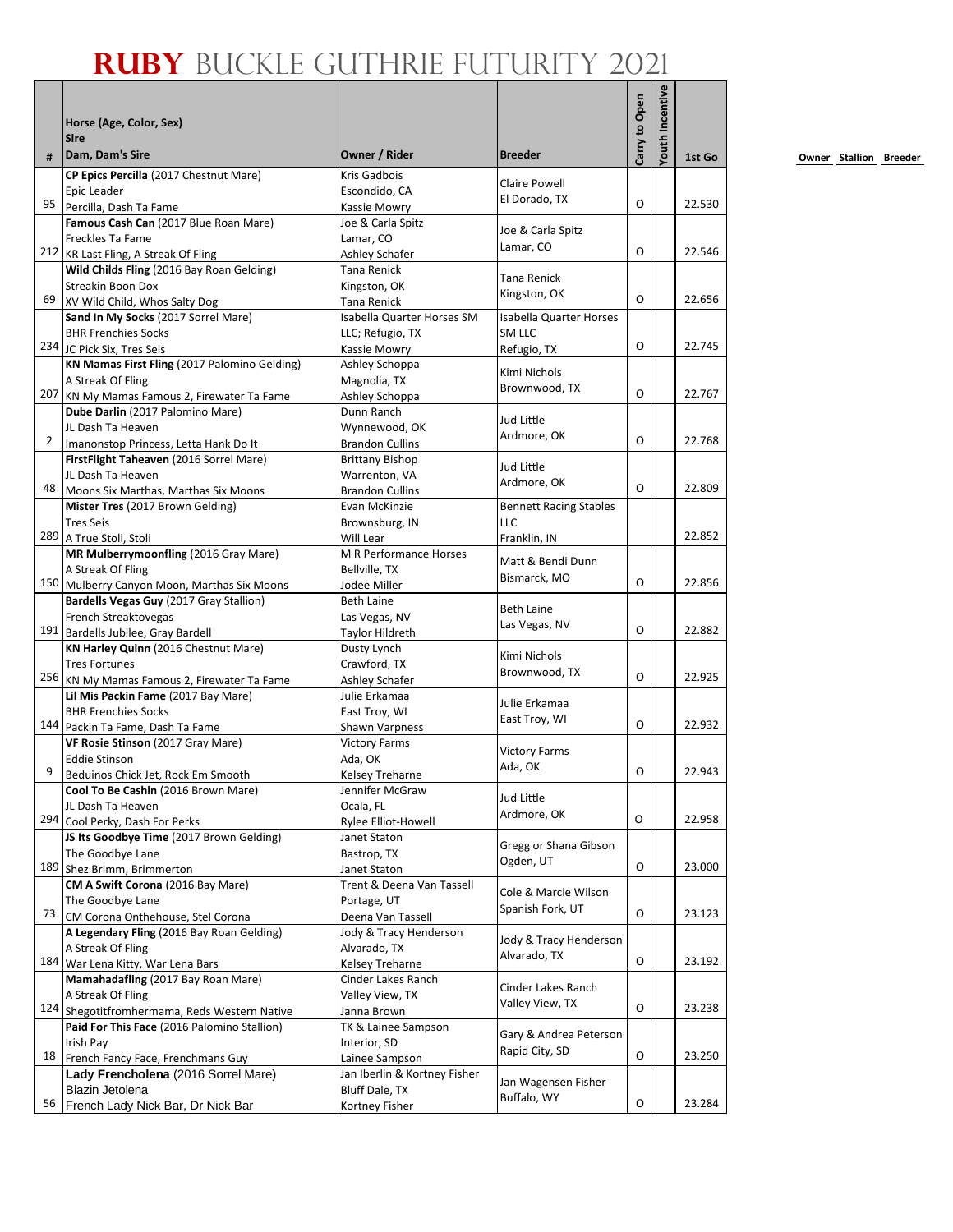|    |                                                                                      |                                                   |                                 |               | outh Incentive |        |
|----|--------------------------------------------------------------------------------------|---------------------------------------------------|---------------------------------|---------------|----------------|--------|
|    | Horse (Age, Color, Sex)                                                              |                                                   |                                 |               |                |        |
| #  | <b>Sire</b><br>Dam, Dam's Sire                                                       | Owner / Rider                                     | <b>Breeder</b>                  | Carry to Open |                | 1st Go |
|    | This Guyz Got Fire (2017 Palomino Gelding)                                           | Garrett & Brittany Tonozzi                        | <b>Brittany Pozzi Tonozzi</b>   |               |                |        |
|    | A Guy With Proof                                                                     | Lampasas, TX                                      | Lampasas, TX                    |               |                |        |
|    | 132 Yeah Shebe Firen, Alive N Firen                                                  | <b>Brittany Tonozzi</b>                           |                                 | O             |                | 23.381 |
|    | Short Man Streakin (2016 Bay Roan Stallion)                                          | Danielle Collier                                  | Kelly Gorrell                   |               |                |        |
|    | A Streak Of Fling<br>195 Short Penny, Dash Ta Fame                                   | Hempstead, TX<br>Jodee Miller                     | Beach, ND                       | O             |                | 23.395 |
|    | Fame Creek (2016 Chestnut Mare)                                                      | Ron Moosman                                       |                                 |               |                |        |
|    | Conn Creek                                                                           | Morgan, UT                                        | Ron or Laurie Moosman           |               |                |        |
|    | 158 Makn Fame, Maknmoves                                                             | Haylee Moosman                                    | Morgan, UT                      | O             |                | 23.403 |
|    | Special Kinda Fame (2017 Gray Gelding)                                               | <b>Brent &amp; Tammy Hickey</b>                   | Bill & Debbie Myers             |               |                |        |
|    | Ima Special Kindaguy                                                                 | Godley, TX                                        | Saint Onge, SD                  |               |                |        |
|    | 183 Disarray, Dash Ta Fame                                                           | Tasha Welsh                                       |                                 | $\Omega$      |                | 23.418 |
|    | French Offim Stylish (2017 Chestnut Mare)                                            | Stephanie Cleveland                               | Stephanie Cleveland             |               |                |        |
|    | Frenchmans Guy                                                                       | Kellyville, OK                                    | Kellyville, OK                  | O             |                | 23.445 |
|    | 287 Twice As Stylish 07, Twice As Shiney<br>Nokoni Lady (2017 Buckskin Mare)         | Stephanie Cleveland<br>LC Wright Land & Cattle Co |                                 |               |                |        |
|    | Jesses Topaz                                                                         | Bastrop, TX                                       | <b>Burnett Ranches LLC</b>      |               |                |        |
|    | 233 High Brow Six, High Brow Cat                                                     | Janet Staton                                      | Fort Worth, TX                  |               |                | 23.498 |
|    | Lovin Vegas (2017 Buckskin Gelding)                                                  | Ben Shelton                                       |                                 |               |                |        |
|    | French Streaktovegas                                                                 | Macclesfield, NC                                  | <b>Ronny Bumpus</b>             |               |                |        |
|    | 237 Pals Easy Lovin, Pal O Mine Peppy                                                | Jordan Harrell                                    | Lampasas, TX                    | O             |                | 23.531 |
|    | Silky Fling (2016 Sorrel Mare)                                                       | Elaine Watt                                       | Wellborn D &                    |               |                |        |
|    | A Streak Of Fling                                                                    | Claresholm, AB                                    | Watt N & E                      |               |                |        |
|    | 297 A Touch Of Slink, Stoli                                                          | <b>Kipty Watt</b>                                 | Clresholm, AB                   |               |                | 23.608 |
|    | The Love Jet (2017 Sorrel Gelding)                                                   | Jeff & Buffy Walchli                              | <b>Busby Quarterhorse LLC</b>   |               |                |        |
|    | Blazin Jetolena                                                                      | Aguila, AZ                                        | Millsap, TX                     | O             |                | 23.622 |
|    | 174 GL Famous First Lady, Dash Ta Fame<br>SD Dash Ta Colonel (2016 Bay Roan Gelding) | <b>Buffy Walchli</b><br><b>Todd Graff</b>         |                                 |               |                |        |
|    | A Dash Ta Streak                                                                     | Ainsworth, NE                                     | <b>Steve Dymond</b>             |               |                |        |
|    | 178 Spartans Bay Slider, Colonel Austin                                              | Hilary Van Gerpen                                 | Adel, IA                        | O             |                | 23.627 |
|    | A Smooth Starbert (2017 Palomino Mare)                                               | Marlena Williams                                  | Greg & Marlena                  |               |                |        |
|    | A Smooth Guy                                                                         | Morrilton, AR                                     | Williams                        |               |                |        |
|    | 161 Baileys Snow Flake, Starbert Champ Kelly                                         | Marlena Williams                                  | Morrilton, AR                   | O             |                | 23.637 |
|    | Famous Rose Can (2017 Brown Mare)                                                    | Brenda Hinze                                      | Joe & Carla Spitz               |               |                |        |
|    | Freckles Ta Fame                                                                     | Ault, CO                                          | Lamar, CO                       |               |                |        |
| 22 | Streakin Joesy Rose, A Streak of Fling                                               | Jill Hinze                                        |                                 | O             |                | 23.657 |
|    | Unbroken Belle (2017 Brown Mare)                                                     | Triple U Quarter Horses                           | Alan Woodbury                   |               |                |        |
| 99 | PYC Paint Your Wagon                                                                 | Marietta, OK                                      | Dickinson, ND                   | O             |                | 23.694 |
|    | Tell Em Belle, Tres Seis<br>Blazin Hood Rat (2016 Sorrel Gelding)                    | Pete Oen<br>Crystal Hettinger                     | <b>Steel Gang Quarter</b>       |               |                |        |
|    | Blazin Jetolena                                                                      | Jacksboro, TX                                     | Horses LLC                      |               |                |        |
|    | 92 KPS Pockets Of Fire, Fire Water Flit                                              | Crystal Hettinger                                 | Newellton, LA                   | O             |                | 23.708 |
|    | VF Eddie Flashed Me (2016 Sorrel Gelding)                                            | Sarah Pauels                                      |                                 |               |                |        |
|    | <b>Eddie Stinson</b>                                                                 | Midlothian, TX                                    | <b>Victory Farms</b><br>Ada, OK |               |                |        |
|    | 284 Flash Red Jet, Dr Red Rock                                                       | Sarah Pauels                                      |                                 |               |                | 23.714 |
|    | SCR Streakin Wimpy (2016 Sorrel Gelding)                                             | Billie Jo Treeby                                  | Ingram Quarter Horses           |               |                |        |
|    | A Streak Of Fling                                                                    | Hecla, SD                                         | Scottsdale, AZ                  | O             |                |        |
|    | 111 Thischicsalilwimpy, Wimpys Little Step                                           | Sara Cheeney<br>Danielle Stubstad                 |                                 |               |                | 23.826 |
|    | Bola De Fuego* (2016 Bay Stallion)<br>Fire Water Flit                                | Ocala, FL                                         | Christine & Debra<br>Langlois   |               |                |        |
|    | 232 Beam Me Up Kelly, First Down Kelly                                               | Jenna Dominick                                    | Watsonville, CA                 | O             |                | 23.893 |
|    | Frenchmans Amore (2016 Bay Gelding)                                                  | Jan Iberlin                                       | Frances Loiseau & Lis           |               |                |        |
|    | <b>Bigtime Favorite</b>                                                              | Buffalo, WY                                       | Hollmann                        |               |                |        |
|    | 105 See You In Vegas, Frenchmans Guy                                                 | Kortney Fisher                                    | Hot Springs, SD                 | O             |                | 23.895 |
|    | Bet Captains (2017 Sorrel Mare)                                                      | Lee Jack Tippen                                   | Lee Jack Tippen                 |               |                |        |
|    | Bet Hesa Cat                                                                         | Boyd, TX                                          | Boyd, TX                        |               |                |        |
| 65 | Letithappen Captains, Smokin Trona                                                   | Jesse Clare Bland                                 |                                 | O             |                | 24.126 |
|    | Nacho Traffic Guy (2017 Buckskin Gelding)                                            | Tracy & Dusti Swan                                | Tracy & Dusti Swan              |               |                |        |
|    | <b>Traffic Guv</b>                                                                   | Hubbard, TX                                       | Hubbard, TX                     | O             |                | 24.259 |
|    | 133 Thunder Hawk Cash, Nite Hawk Lena                                                | Dusti Swan                                        |                                 |               |                |        |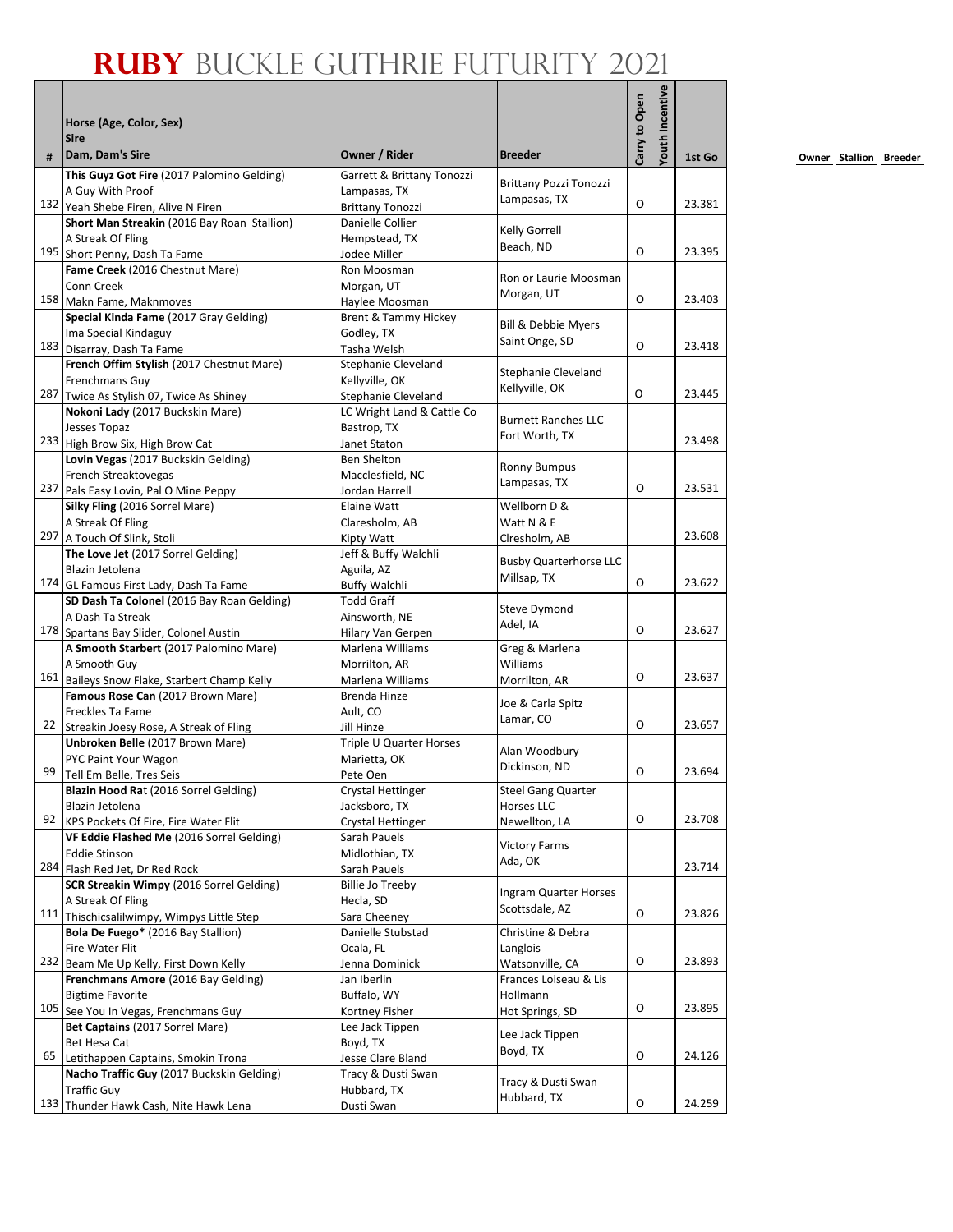|    | Horse (Age, Color, Sex)<br><b>Sire</b>                                  |                                       |                                       | Carry to Open | outh Incentive |         |
|----|-------------------------------------------------------------------------|---------------------------------------|---------------------------------------|---------------|----------------|---------|
| #  | Dam, Dam's Sire                                                         | Owner / Rider                         | <b>Breeder</b>                        |               |                | 1st Go  |
|    | HP Famous Design (2017 Gray Gelding)                                    | Carl & Valinda Moore                  | Charle Cole & Jason                   |               |                |         |
|    | Slick By Design                                                         | Kennedale, TX                         | Martin                                |               |                |         |
|    | 135 HP Fiesta Fame, Dash Ta Fame                                        | Emma Abbot                            | Pilot Point, TX                       | O             |                | 24.419  |
|    | MJ Barbwire Lane (2016 Gray Mare)                                       | Mark or Linda Jarvis                  | Mark & Linda Jarvis                   |               |                |         |
|    | The Goodbye Lane<br>231 Winkens Express, Winken On Ya                   | Spanish Fork, UT<br>Marcie Wilson     | Spanish Fork, UT                      | O             |                | 24.428  |
|    | Tom Streakin Brady (2017 Red Roan Stallion)                             | Tami Semas                            | <b>Steel Gang Quarter</b>             |               |                |         |
|    | A Streak Of Fling                                                       | Brock, TX                             | Horses LLC                            |               |                |         |
|    | 288 Triple Your Pay, Dr Nick Bar                                        | Tami Semas                            | Newellton, LA                         | O             |                | 24.796  |
|    | Separatefromothers (2016 Sorrel Gelding)                                | Keith Nellesen                        | McColee Land &                        |               |                |         |
|    | Corona Cartel                                                           | Mapleton, UT                          | Livestock                             |               |                |         |
|    | 238 Seperate Fire, Walk Thru Fire                                       | Kaycee Crockett                       | Mapleton, UT                          | O             |                | 25.641  |
|    | Train To Catch (2017 Sorrel Mare)                                       | Tim Menzel                            | Jam Sills                             |               |                |         |
|    | Freighttrain B                                                          | Sun Prairie, WI                       | Cedar Hills, TX                       |               |                |         |
|    | 126 Catchin Fire, Chiks A Blazin                                        | Kaitlin Menzel                        |                                       | O             |                | 25.804  |
|    | Jess Send It (2016 Bay Mare)<br>Corona Cartel                           | Keith Nellesen<br>Mapleton, UT        | <b>Turner Farms</b>                   |               |                |         |
|    | 194 Jess Send Me, Feature Mr Jess                                       | Kaycee Crockett                       | Blanco, TX                            | O             |                | 25.966  |
|    | TJR Stinson Blue (2017 Gelding)                                         |                                       |                                       |               |                |         |
|    | <b>Eddie Stinson</b>                                                    | <b>Bayleigh Choate</b>                | Twisted J Ranch                       |               |                |         |
|    | 291 YO Threatninfrost, Pat Cowan                                        | <b>Bayleigh Choate</b>                |                                       | O             |                | 28.043  |
|    | Makin Ya Shake It (2017 Sorrel Stallion)                                | Jolene Montgomery                     |                                       |               |                |         |
|    | Makin Ya Famous                                                         | Purdon, TX                            | Jeff & Leslie Makovy<br>Corsicana, TX |               |                |         |
|    | 198 Call Mea Alibi, Call Me Together                                    | Jolene Montgomery                     |                                       | $\Omega$      |                | 28.538  |
|    | A Dash Of Mulberry (2017 Gray Mare)                                     | Ken English                           | Biar Quarter Horses                   |               |                |         |
|    | Mulberry Fame                                                           | La Vernia, TX                         | Belgrade, MN                          | O             |                | 28.720  |
|    | 125 Takin A Mac Bug, Takin On Shawne                                    | Ken English                           |                                       |               |                |         |
|    | Hot Irish Twister (2016 Palomino Gelding)<br>Irish Pay                  | Lyle or Lapriel Clark<br>Corrinne, UT | Michael McNulty                       |               |                |         |
|    | 269 Red Hot Twister, Red Hot Quixote                                    | Mindy Clark                           | Kamas, UT                             | O             |                | 30.760  |
|    | KP Fling A Guy (2016 Bay Gelding)                                       | Russell & Cassie Green                |                                       |               |                |         |
|    | A Streak Of Fling                                                       | Amarillo, TX                          | Keri Paulson                          |               |                |         |
|    | 225 Frenchmans Cadeaulac, Frenchmans Guy                                | Cassie Green                          | Fairfax, SD                           | O             |                | 30.879  |
|    | Bar B Fame N Whiskey (2016 Sorrel Gelding)                              | Linda Jett Mosley                     | Don or Beverly Burdette               |               |                |         |
|    | Frenchmans Guy                                                          | Vidalia, GA                           | Lufkin, TX                            |               |                |         |
|    | 235 Miss Mitos Whiskey, Dash Ta Fame                                    | Linda Jett Mosley                     |                                       | O             |                | 30.997  |
|    | Handle The Pressure (2017 Sorrel Mare)                                  | <b>Brooke Hollenbaugh</b>             | Camron Fambro                         |               |                |         |
|    | No Pressure On Me                                                       | Hamilton, OH                          | Stephenville, TX                      | O             |                | 32.658  |
|    | 176 Vaqueros Aztec, Drifts Vaquero<br>Datsa Lil Shaker (2016 Gray Mare) | John Ressler<br>JR & Lauren Magdeburg |                                       |               |                |         |
|    | Dats A Frenchman                                                        | Roland, OK                            | Wayne &/or Kim Smith                  |               |                |         |
|    | 151 Joans Royal Jet, Royal Shake Em                                     | AriAnna Flynn                         | Touchet, WA                           | O             |                | 33.766  |
|    | VF Backed N A Corner (2017 Sorrel Stallion)                             | Dave & Lori Zabel                     |                                       |               |                |         |
|    | Born Ta Be Famous                                                       | Horace, ND                            | <b>Victory Farms</b><br>Ada, OK       |               |                |         |
|    | 112 Curiocity Corners, Silver Lucky Buck                                | Jolene Montgomery                     |                                       | O             |                | 34.415  |
|    | General Vodka (2017 Bay Gelding)                                        | Chelly Zerlotti                       | Fontenot Donovan                      |               |                |         |
|    | Triple Vodka                                                            | Pleasanton, TX                        | Ville Platte, LA                      |               |                |         |
| 6  | Colonels Chita, Right This Minnick                                      | Joao Leao                             |                                       | O             |                | 900.000 |
|    | NNN Famous Firewater (2017 Buckskin Mare)<br><b>NNN Firewater Alive</b> | Jeanette Nelson<br>Milledgeville, GA  | Thomas & Emily Staley                 |               |                |         |
| 1  | Famously Frosted, Bug In My Frosty                                      | Ali Kate Kelleher                     | Decatur, TX                           | O             |                | 999.000 |
|    | NNN Firewater Dash (2016 Sorrel Gelding)                                | Jeanette Nelson                       |                                       |               |                |         |
|    | <b>NNN Firewater Alive</b>                                              | Milledgeville, GA                     | Mike Plott Estate                     |               |                |         |
| 44 | Cant Catch Cleat, Dashing Cleat                                         | Ali Kate Kelleher                     | Waverly, AL                           | O             |                | 999.000 |
|    | A Splash Of Nick (2017 Sorrel Gelding)                                  | <b>Edwin Cameron</b>                  |                                       |               |                |         |
|    | As Good As Nick Gets                                                    | Krum, TX                              | Christy Davidson<br>Ozona, TX         |               |                |         |
| 49 | Frenchmans Diggity, Frenchmans Guy                                      | Kassie Mowry                          |                                       | O             |                | 999.000 |
|    | Sheza Free Runner (2016 Sorrel Mare)                                    | Chelly Zerlotti                       | Brittany Pozzi Tonozzi                |               |                |         |
|    | Be A Magnolia Runner                                                    | Pleasanton, TX                        | Lampasas, TX                          |               |                |         |
| 52 | Shes Free To Flame, Flaming Fire Water                                  | Joao Leao                             |                                       |               |                | 999.000 |